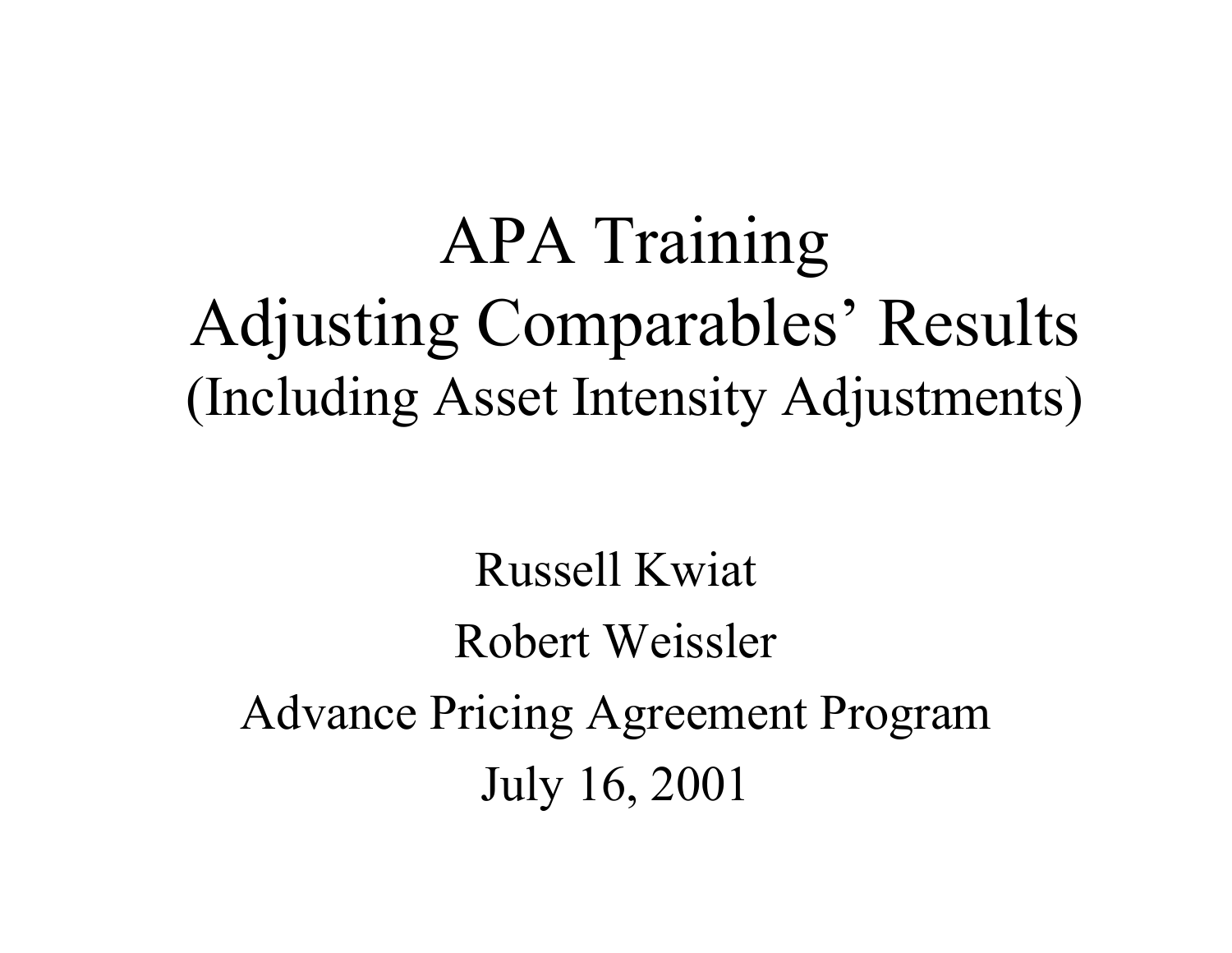# Agenda

- Asset Intensity Adjustments
	- –Regulations
	- Economic Rationale
	- –What items should be adjusted
	- Formulas
	- Interest rate
	- Limitations
- Inventory Valuation Method Adjustment
- Currency Adjustments
- Miscellaneous Adjustments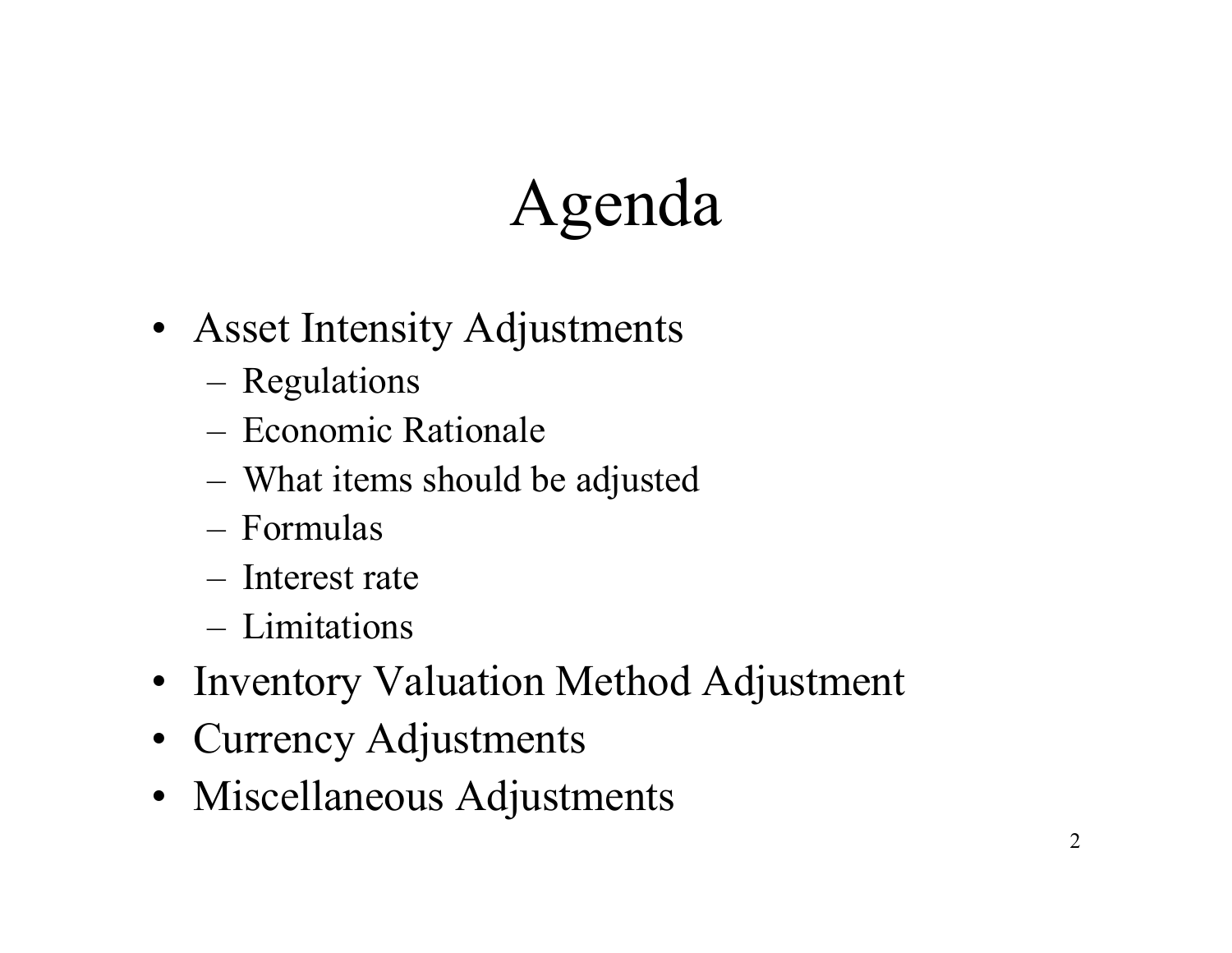# Regulations

- General Standards of Comparability
	- "If there are material differences between the controlled and uncontrolled transactions, adjustments must be made if the effect of such differences on prices or profits can be ascertained with sufficient accuracy to improve the reliability of the results." (Treas. Reg. Sec.  $1.482 - 1(d)(2)$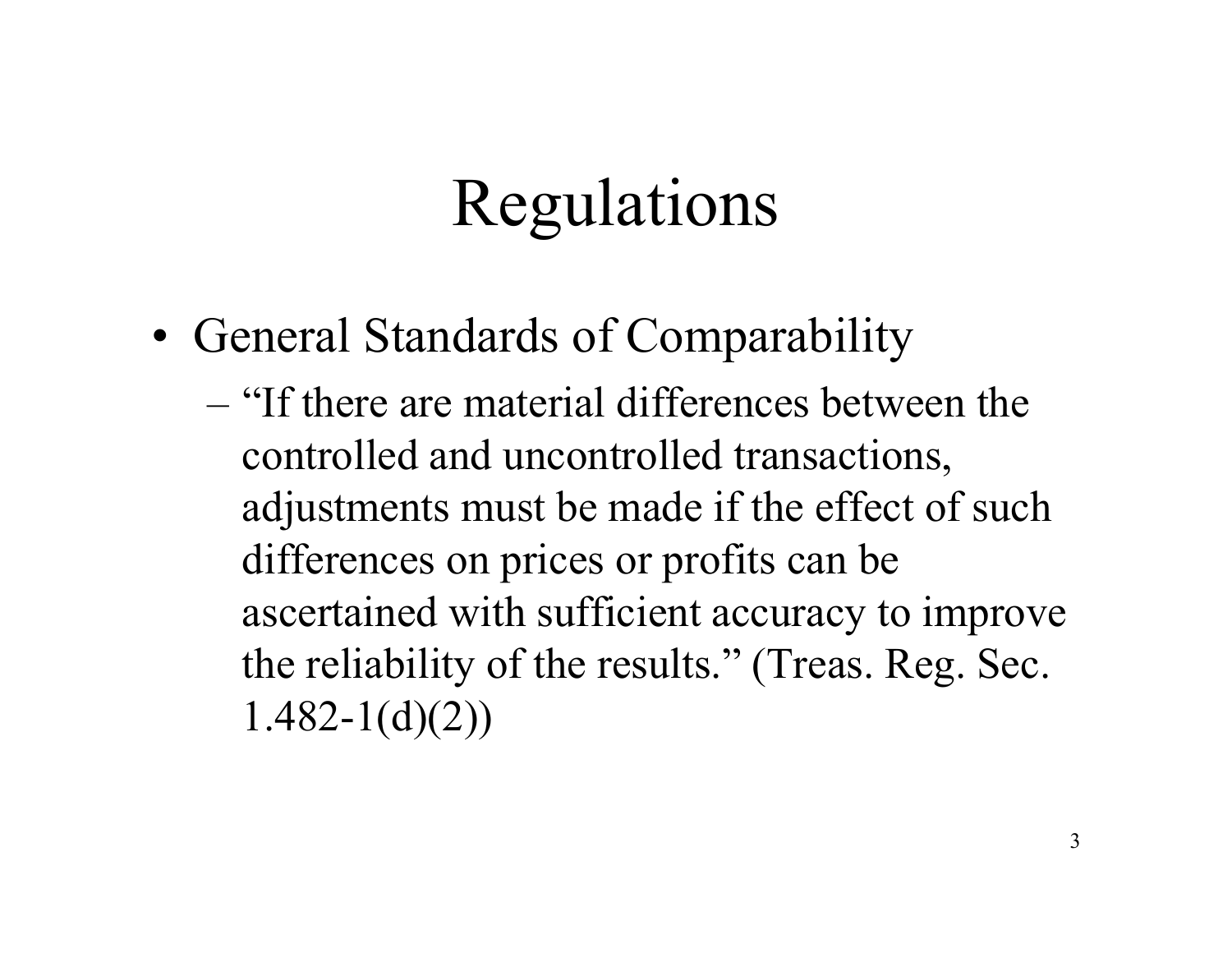# Regulations

- CPM Regulations
	- "If there are differences between the tested party and an uncontrolled comparable that would materially affect the profits determined under the relevant profit level indicator, adjustments should be made according to the comparability provisions of Sec.  $1.482-1(d)(2)$ . ... For example, where there are material differences in accounts payable among the comparable parties and the tested party, it will generally be appropriate to adjust the operating profit of each party by increasing it to reflect an imputed interest charge on each party's accounts payable." Treas. Reg. Sec.  $1.482-5(c)(2)(iv)$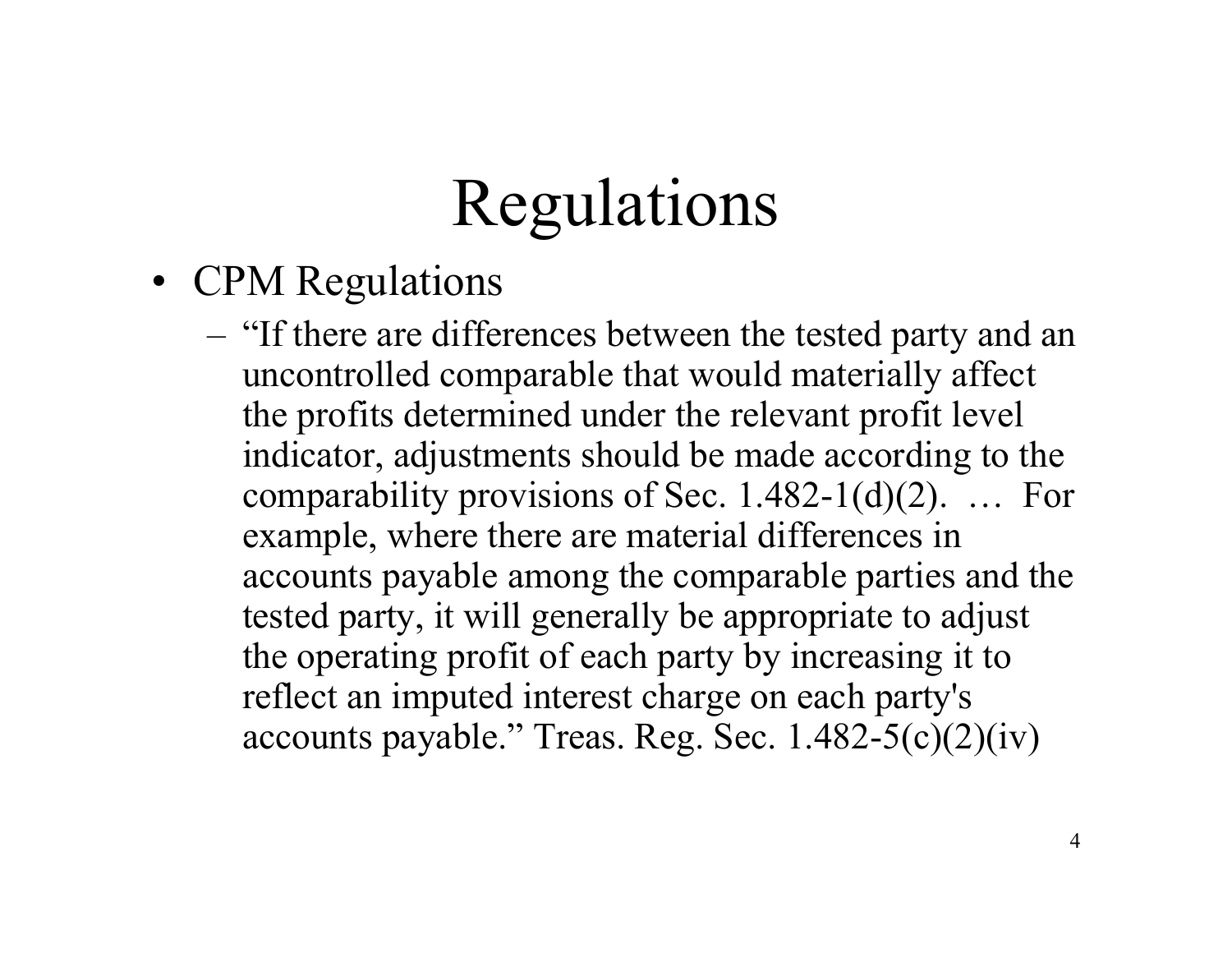• ROA and variants are standard measurement tools of financial performance

•• Operating Margin is a component of ROA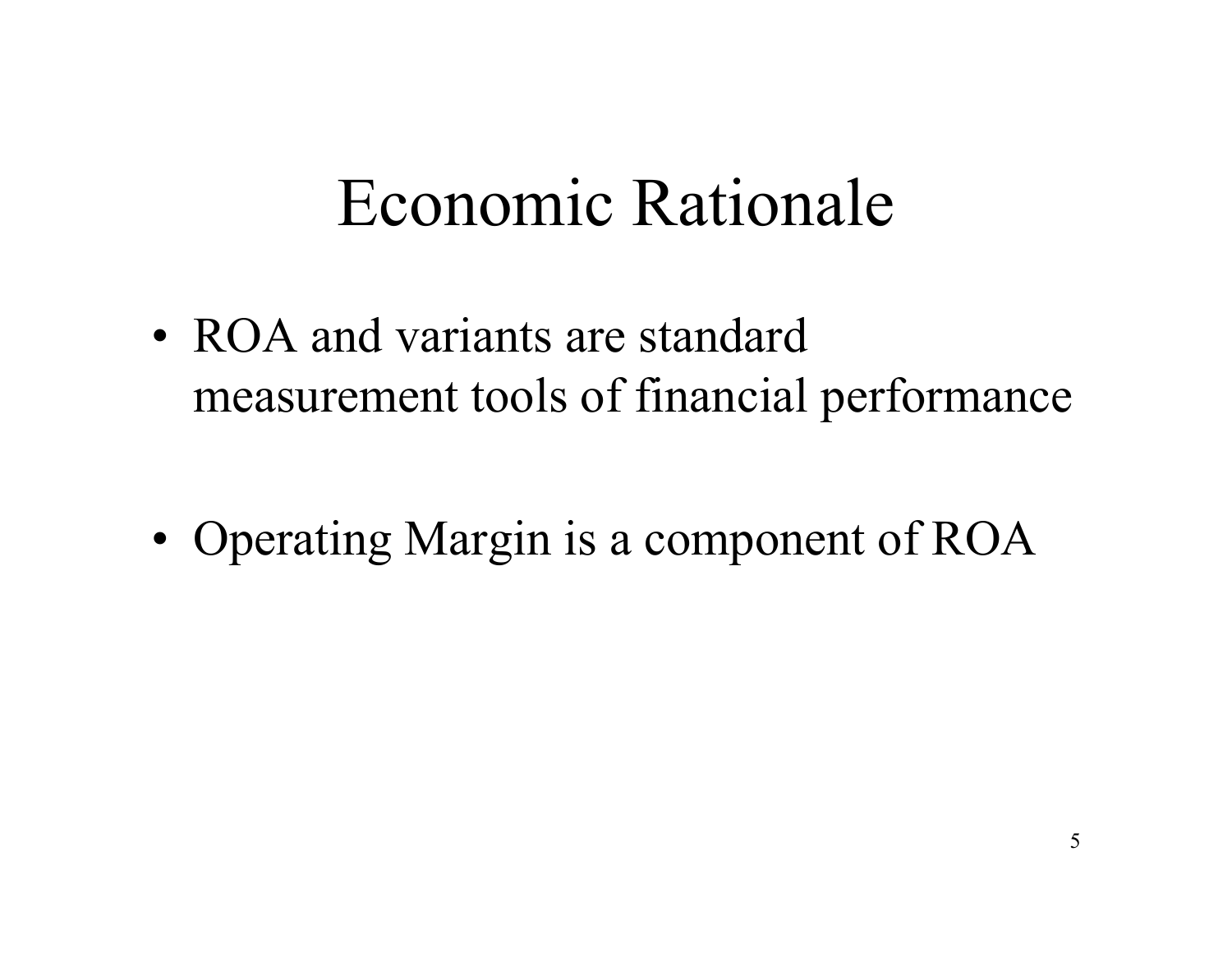| <b>Profit Margin</b>           | $\mathbf X$  | <b>Asset Turnover</b>                       | $\!\!\!=\!\!\!$ | <b>Return on Assets</b>               |
|--------------------------------|--------------|---------------------------------------------|-----------------|---------------------------------------|
| Op. Profit<br><b>Net Sales</b> | $\mathbf{X}$ | <b>Net Sales</b><br><b>Operating Assets</b> |                 | <b>Operating Profit</b><br>Op. Assets |
| <b>Examples</b>                |              |                                             |                 |                                       |
| Mfg.<br>6%                     | $\mathbf{X}$ | 1x                                          | $\!\!\!=\!\!\!$ | $6\%$                                 |
| Dist.                          |              |                                             |                 |                                       |
| $2\%$                          | $\mathbf X$  | 3x                                          |                 | 6%                                    |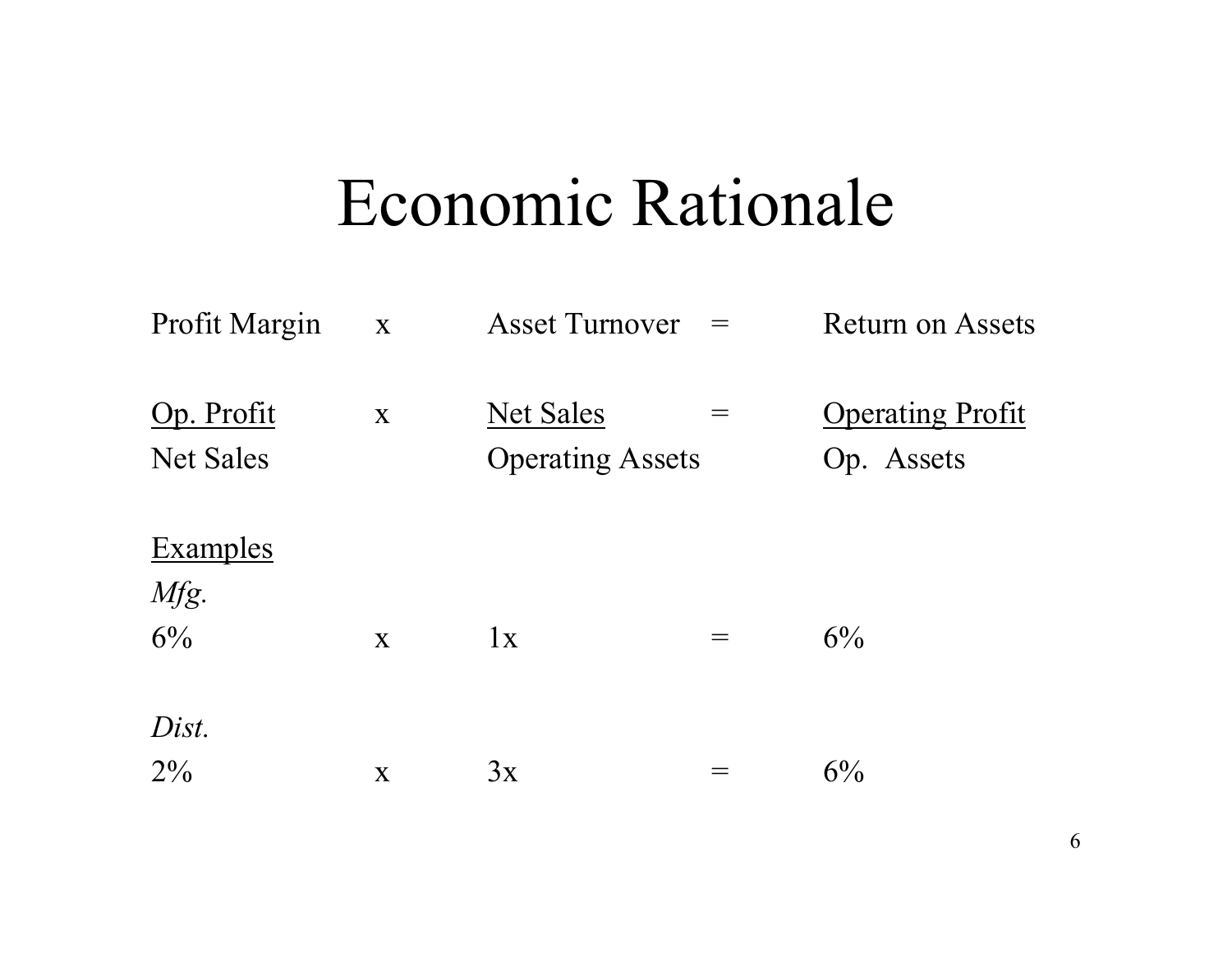Operating margins are meaningful for firms with similar levels of:

- Working capital as a percent of sales;
- Fixed assets as a percent of sales;
- Intangible assets as a percent of sales;
- Risk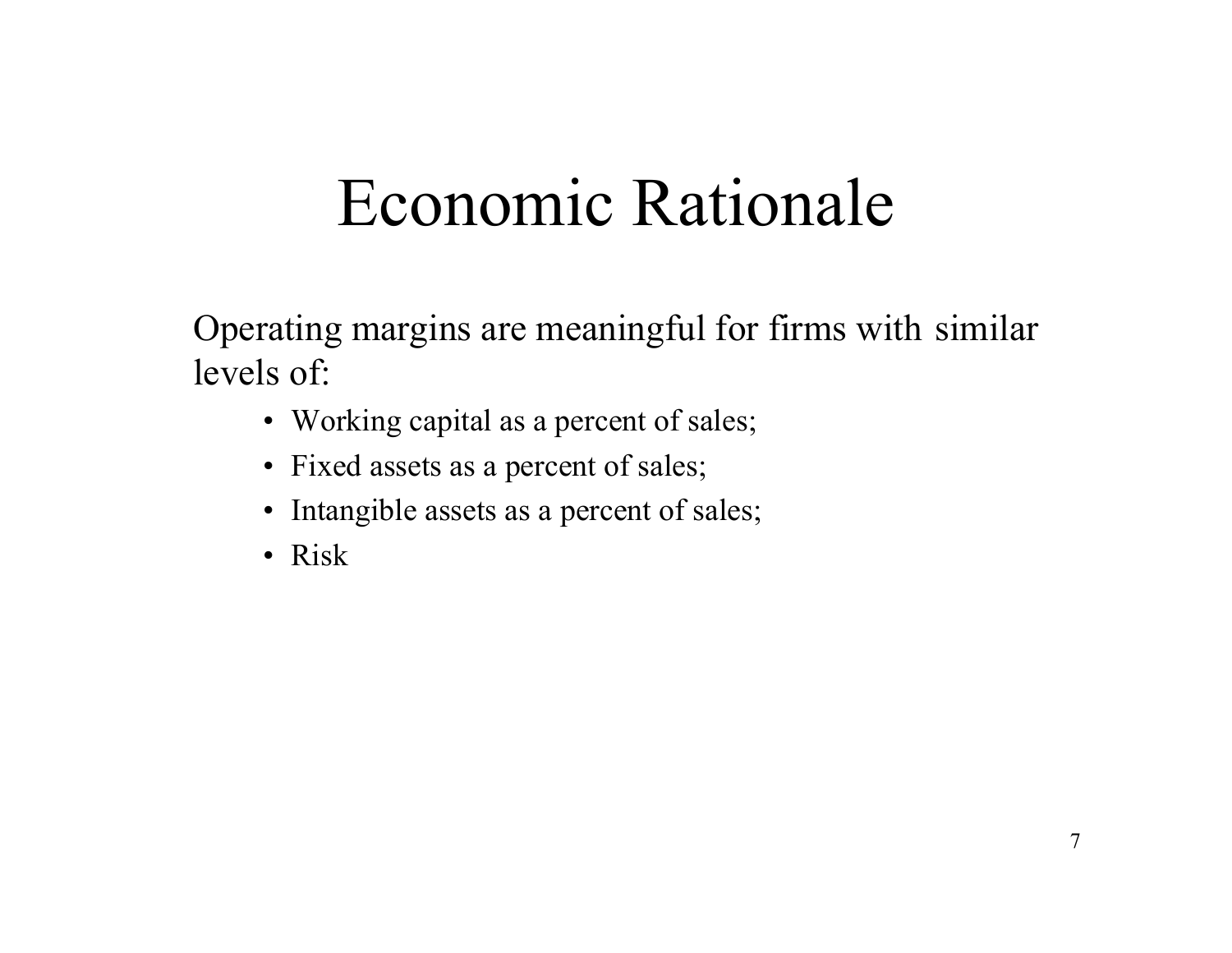Should the following be acceptable?

|            | <b>Tested Party:</b><br>US Dist. | Comparable |
|------------|----------------------------------|------------|
| Sales      | 100                              | 100        |
| Op. Profit | 5                                |            |
| Op. Margin | $5\%$                            | $3\%$      |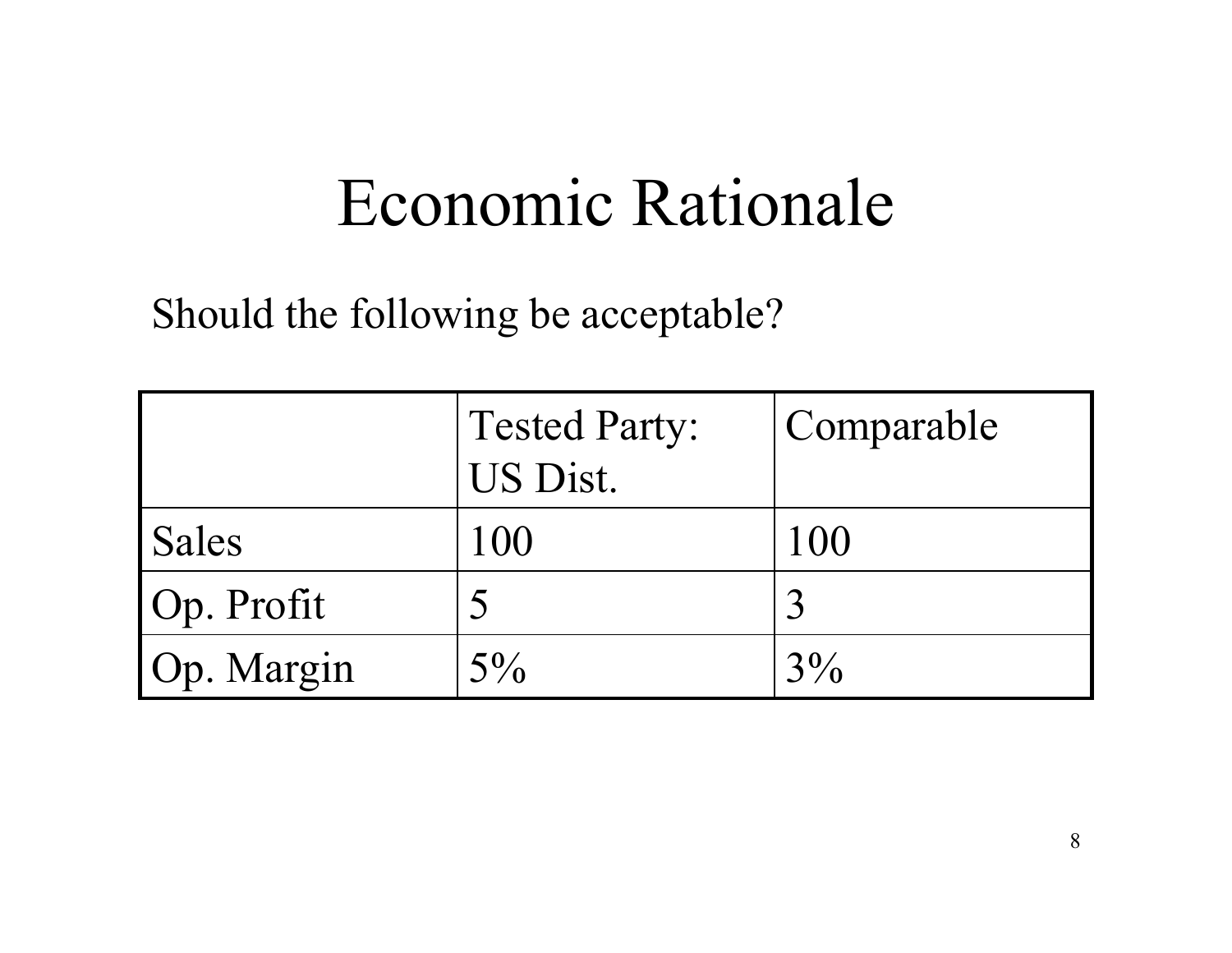Should the following be acceptable?

|            | <b>Tested Party:</b> | Comparable |
|------------|----------------------|------------|
|            | US Dist.             |            |
| Sales      | 100                  | 100        |
| Op. Profit | 5                    |            |
| Op. Margin | $5\%$                | $3\%$      |
| Assets     | 50                   | 10         |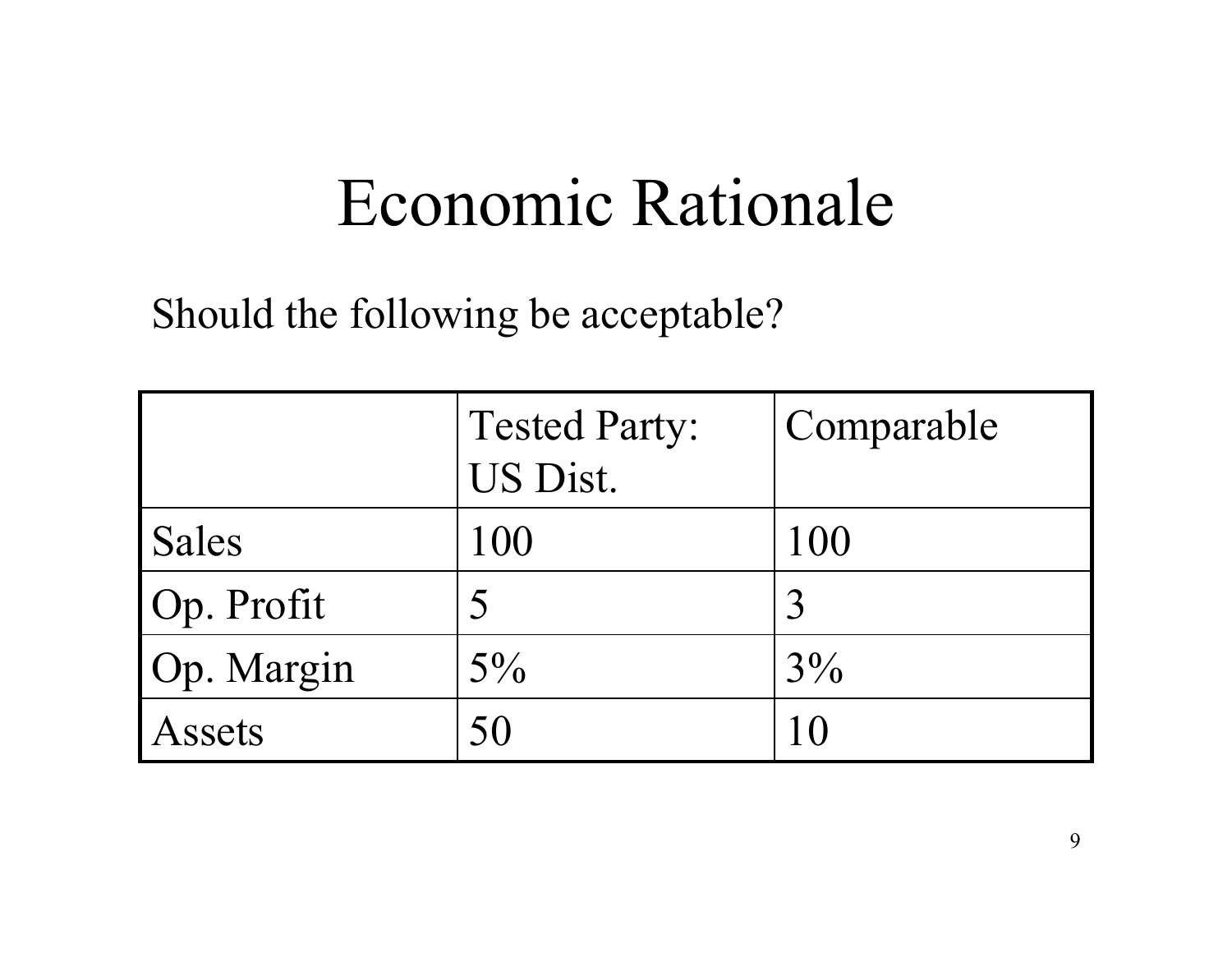|                      | <b>Tested Party:</b><br>US Dist. | Comparable       |
|----------------------|----------------------------------|------------------|
| <b>Sales</b>         | 100                              | 100              |
| Op. Profit           | 5                                | 3                |
| Op. Margin           | $5\%$                            | $3\%$            |
| <b>Interest Rate</b> | 10%                              | 10%              |
| Assets               | 50                               | 10               |
| Imputed Interest     | $5 (=10\% * 50)$                 | $1 (=10\% * 10)$ |
| Adj. Op. Profit      | $0 (=5 - 5)$                     | $2 (= 3 - 1)$    |
| Adj. Op. Margin      | $0\%$                            | $2\%$<br>10      |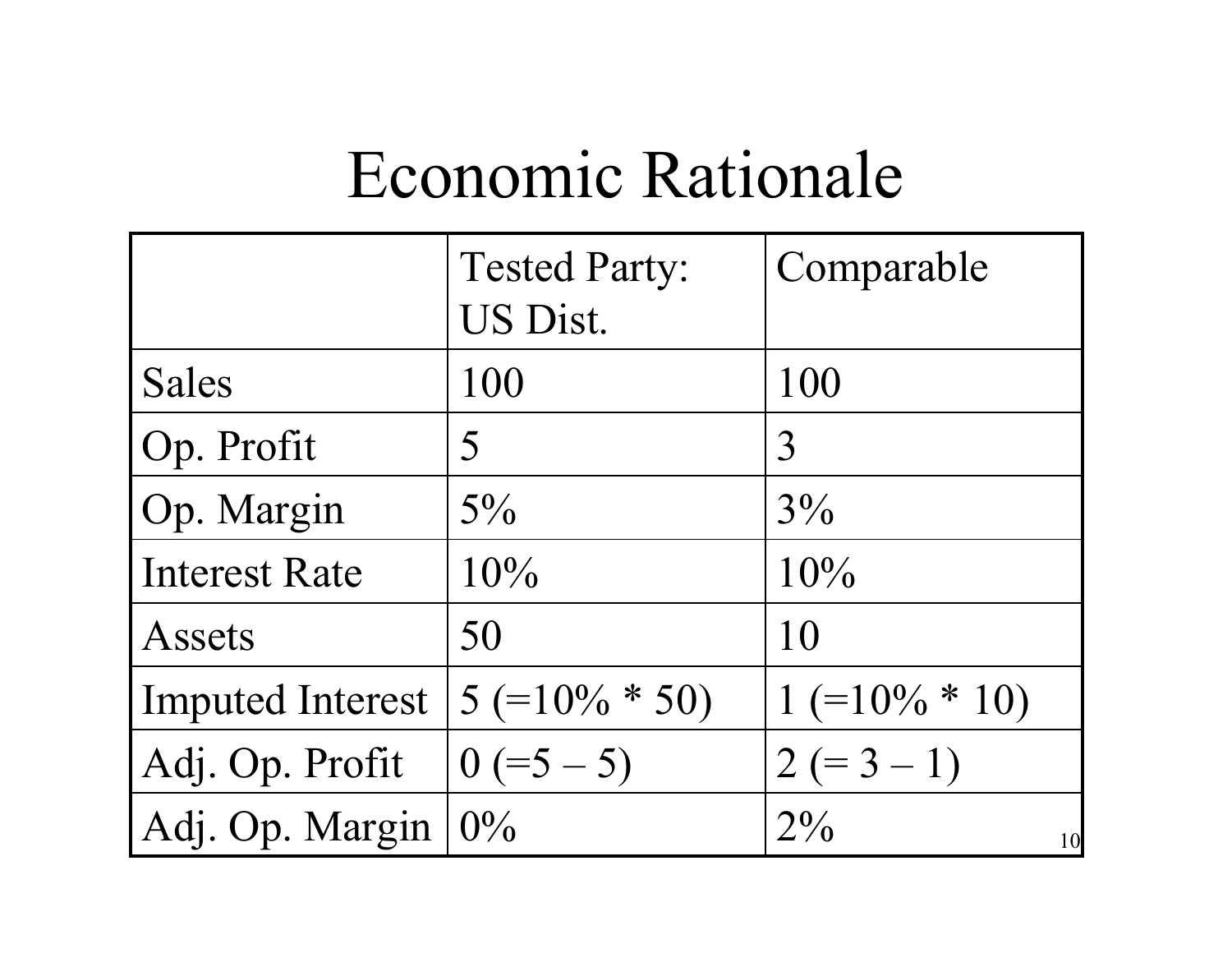- Should we use a different income statement measure (i.e., profit after interest) instead?
- Issues:
	- Interest expense is dependent upon capital structure
	- Interest expense may relate to non-operating assets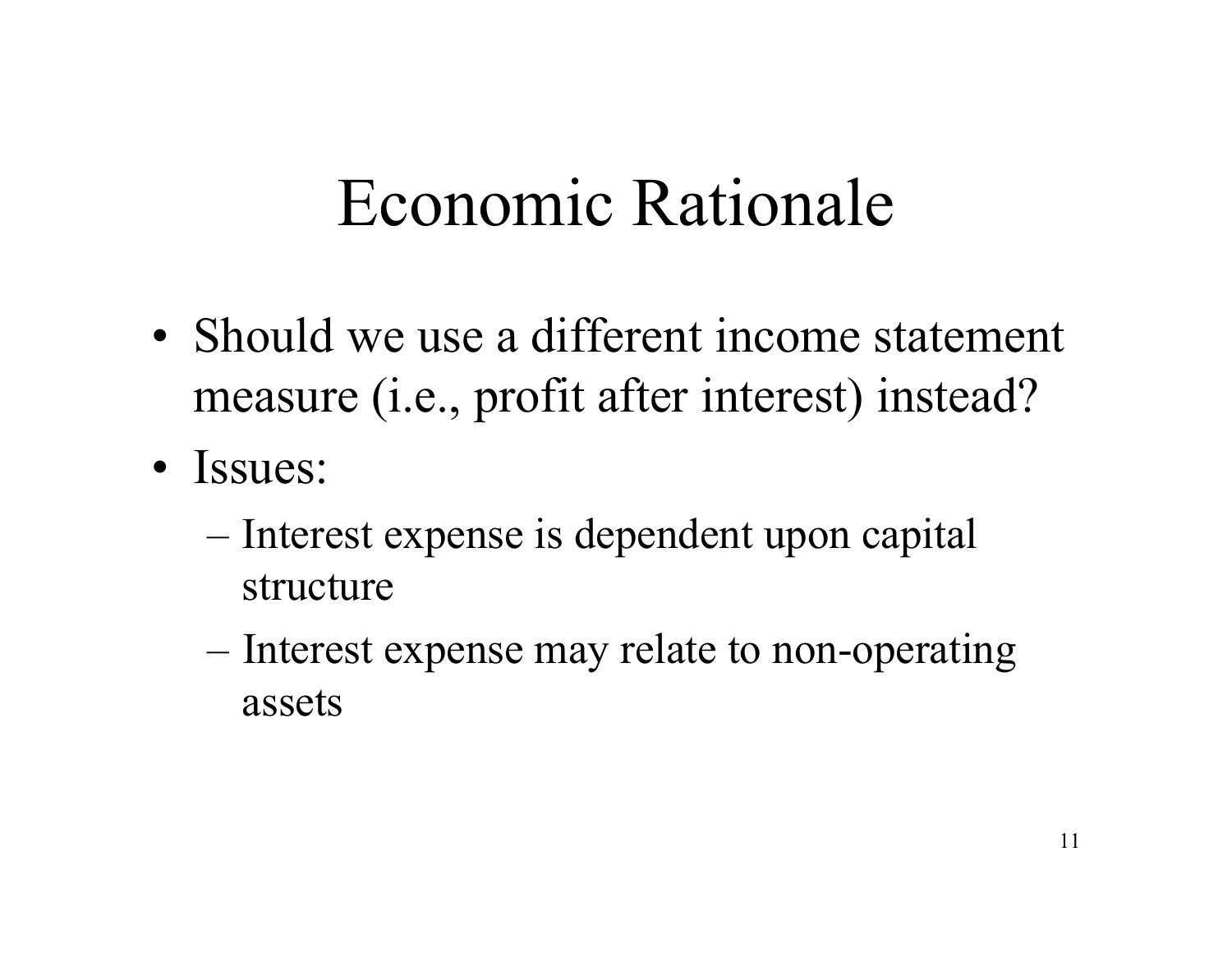- There is opportunity cost of holding assets
	- Attempt to arrive at reliable economic operating profit
	- Brings imputed interest expense above the op. profit line
- Operating assets can increase profits:
	- –Credit to customers
		- Customers should be willing to pay imputed interest
	- Pay suppliers more promptly
		- Suppliers should be willing to accept a lower price
	- Hold more inventory
		- Volume discounts from suppliers
		- Premium paid for quick order fulfillment
	- PP&E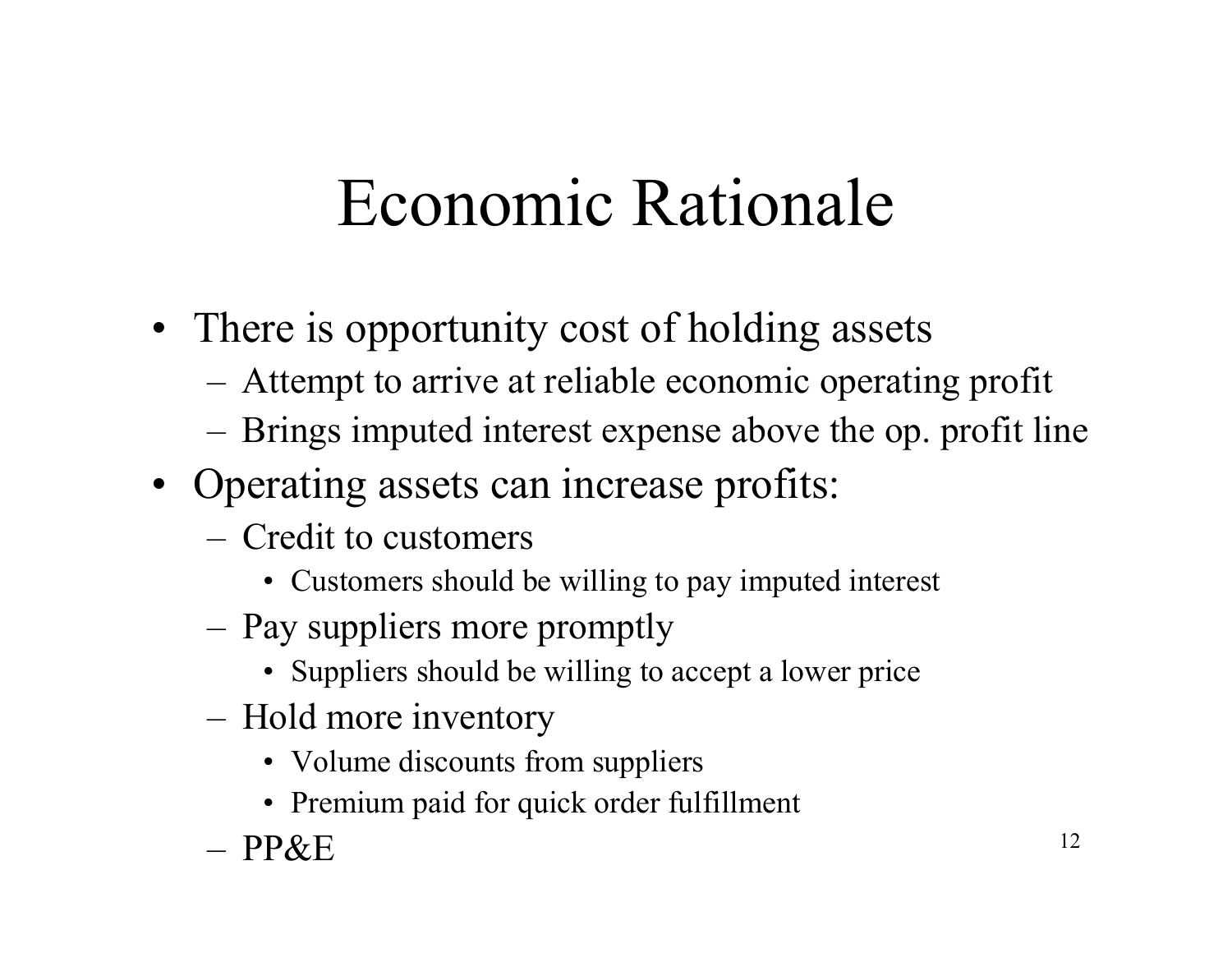- • Embedded interest expense for NIBLs
	- Option I:
		- Pay upon delivery
		- Price  $=$  \$90
	- Option II:
		- Pay one year from delivery
		- Interest rate  $=10\%$
		- Willing to pay  $$90 + (10\% * $90) = $99$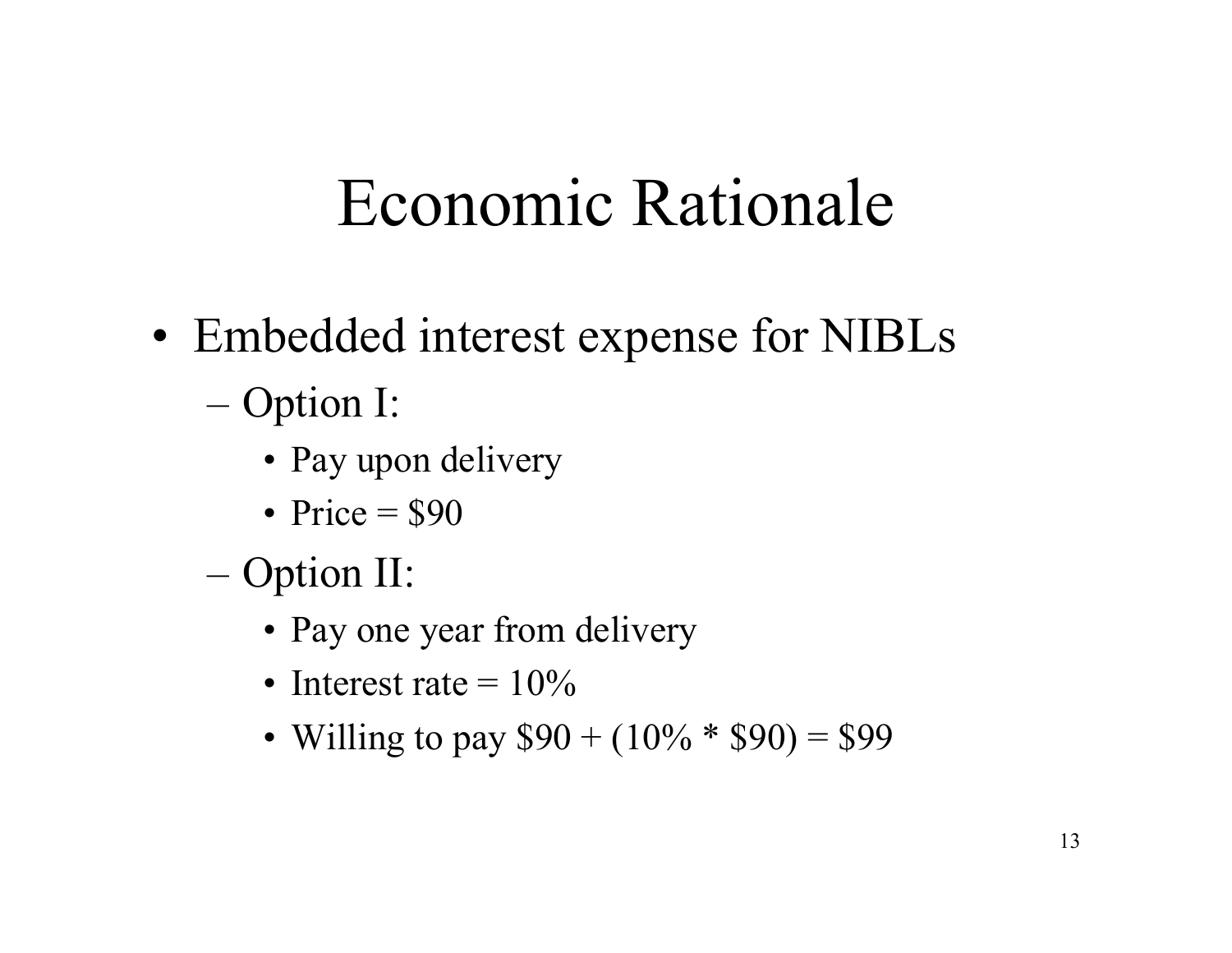- •• Regulations
	- Non-interest bearing liabilities (per preamble to regs.)
		- Accounts payable explicitly mentioned in 1.482-  $5(c)(2)(iv)$  and Example 6 in 1.482-5(e)
	- Accounts receivable explicitly mentioned in 1.482-5(e) Example 5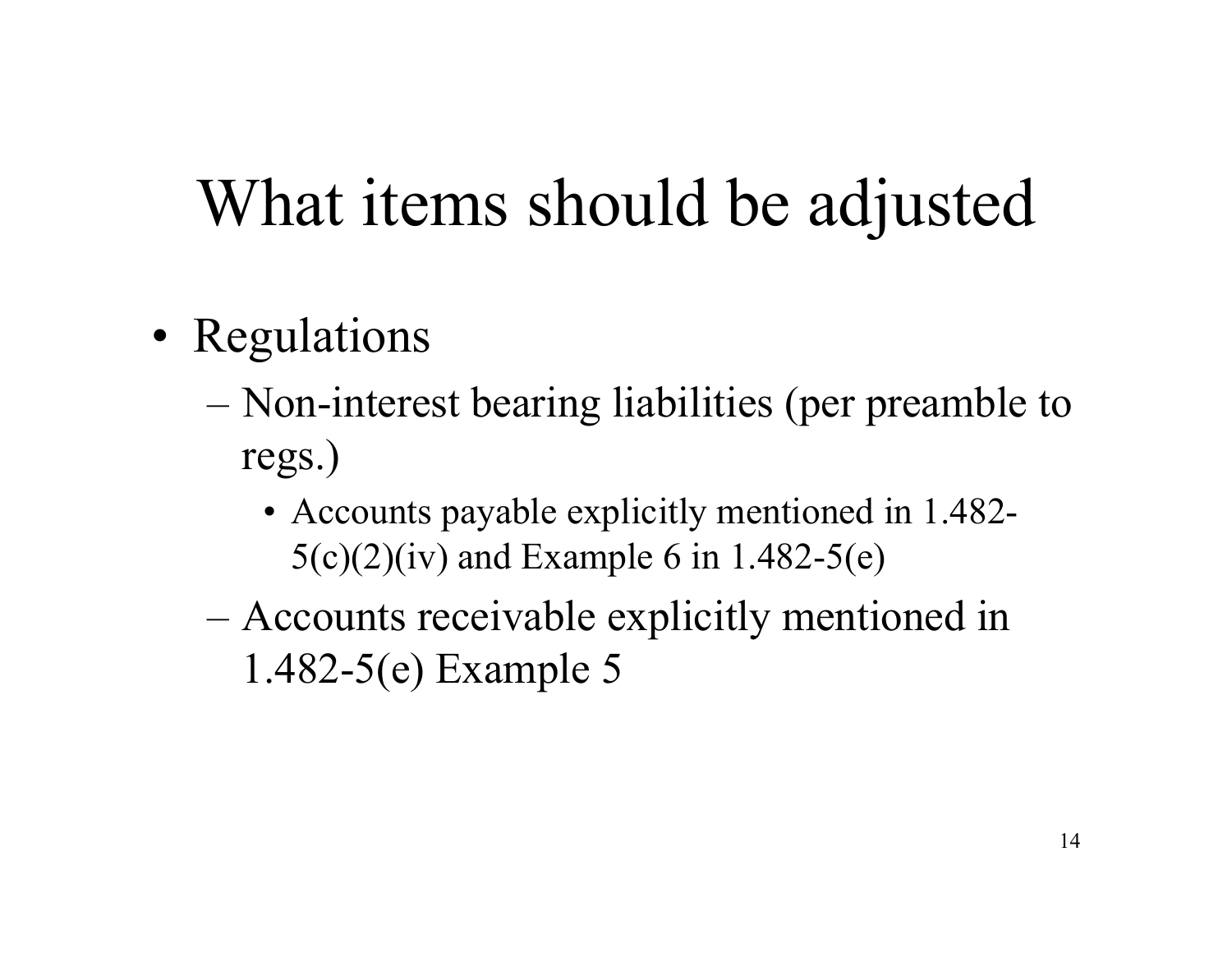• What about other balance sheet items?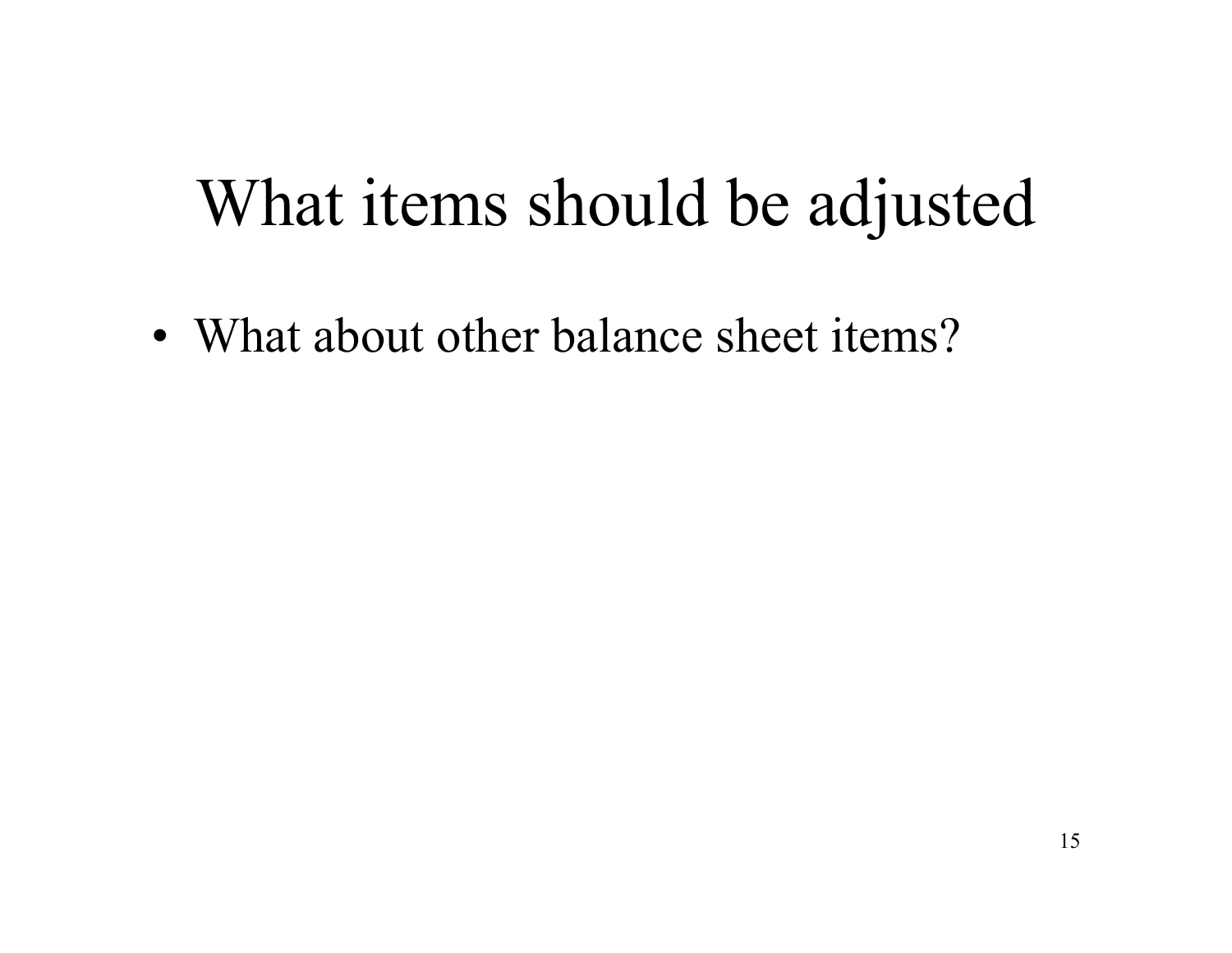| <b>Assets</b>                                   | <b>Liabilities and Net Worth</b>   |
|-------------------------------------------------|------------------------------------|
|                                                 |                                    |
| Current Assets - Total                          | <b>Current Liabilities - Total</b> |
| <b>Cash and Equivalents</b>                     | Debt in Current Liabilities        |
| Receivables - Total                             | <b>Accounts Payable</b>            |
| Inventories - Total                             | Income Taxes Payable               |
| <b>Current Assets - Other</b>                   | <b>Current Liabilities - Other</b> |
| <b>Current Assets - Total</b>                   |                                    |
|                                                 | Debt (Long-Term) - Total           |
| $PP&E(Net)$ - Total                             | Liabilities - Other                |
| <b>Investments and Advances - Equity Method</b> | <b>Deferred Taxes</b>              |
| <b>Investments and Advances - Other</b>         | <b>Investment Tax Credit</b>       |
| Intangibles                                     | <b>Minority Interest</b>           |
| Assets - Other                                  | Stockholders' Equity               |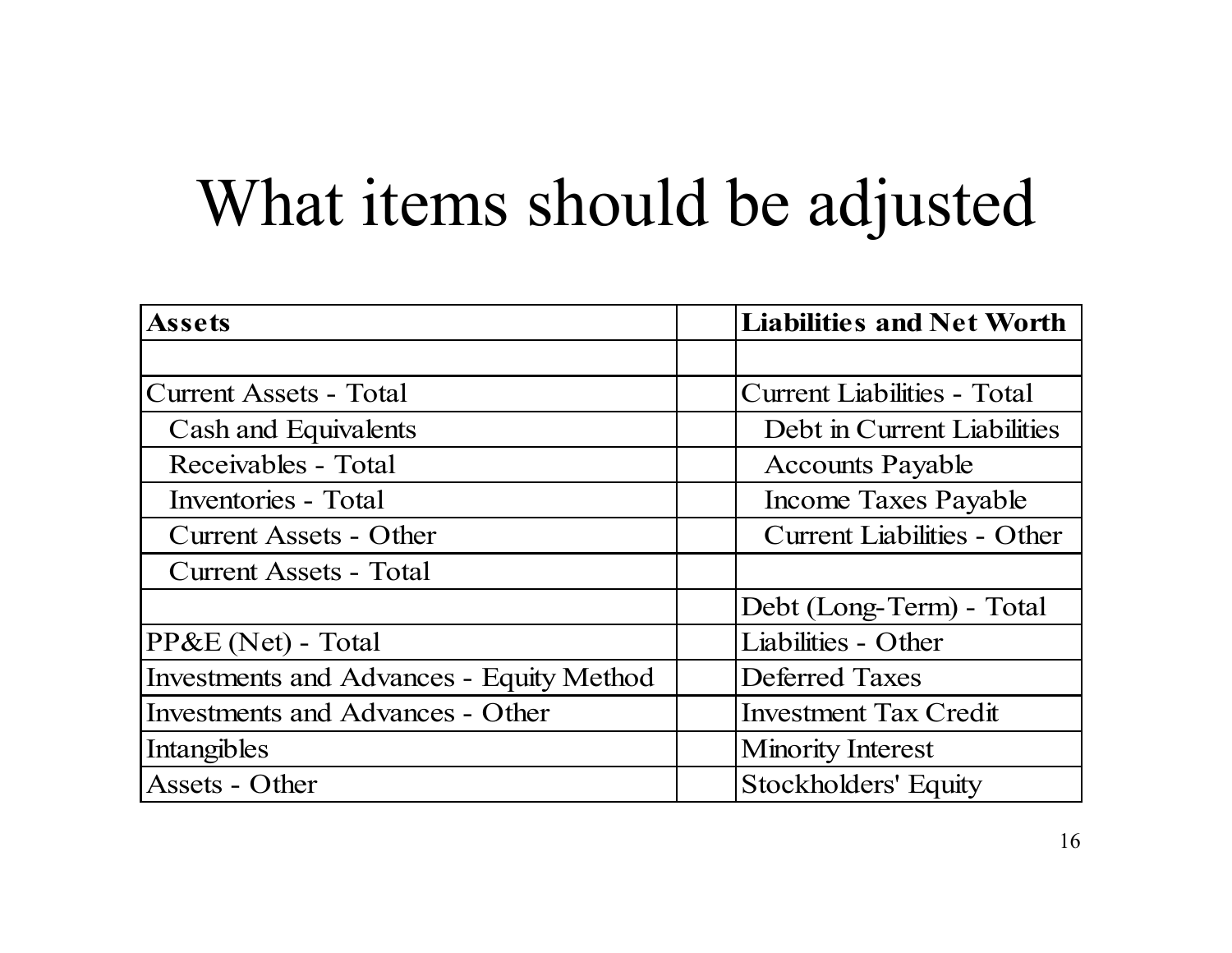| <b>Assets</b>               | <b>Liabilities and Net Worth</b> |
|-----------------------------|----------------------------------|
| <b>Operating Assets</b>     | <b>NIBLS</b>                     |
| <b>Non Operating Assets</b> | Debt                             |
|                             | Stockholders' Equity             |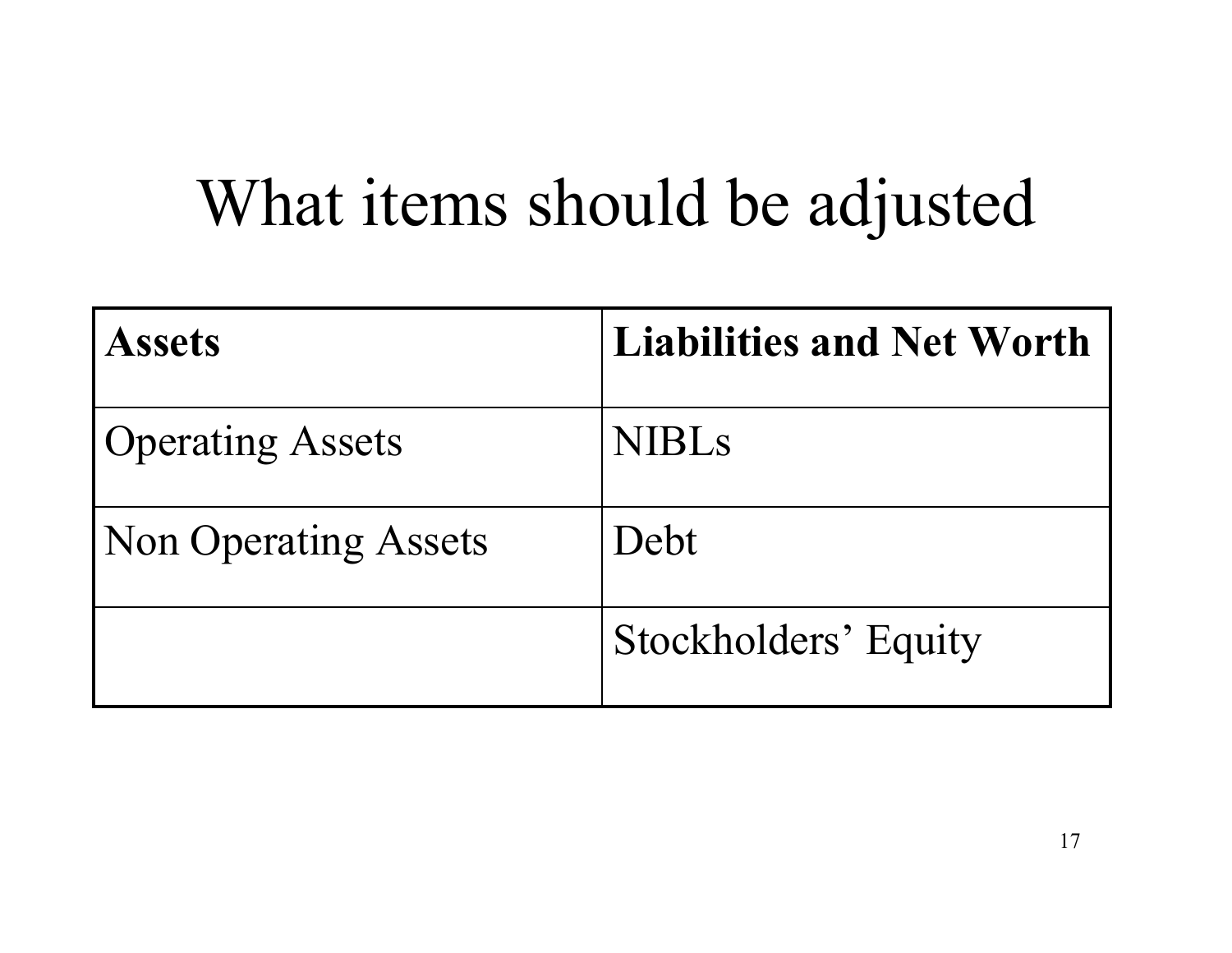- Income statement vs. balance sheet based PLI
	- –Income statement based PLI with full asset intensity adjustments converges with ROCE
		- Issue: interest rate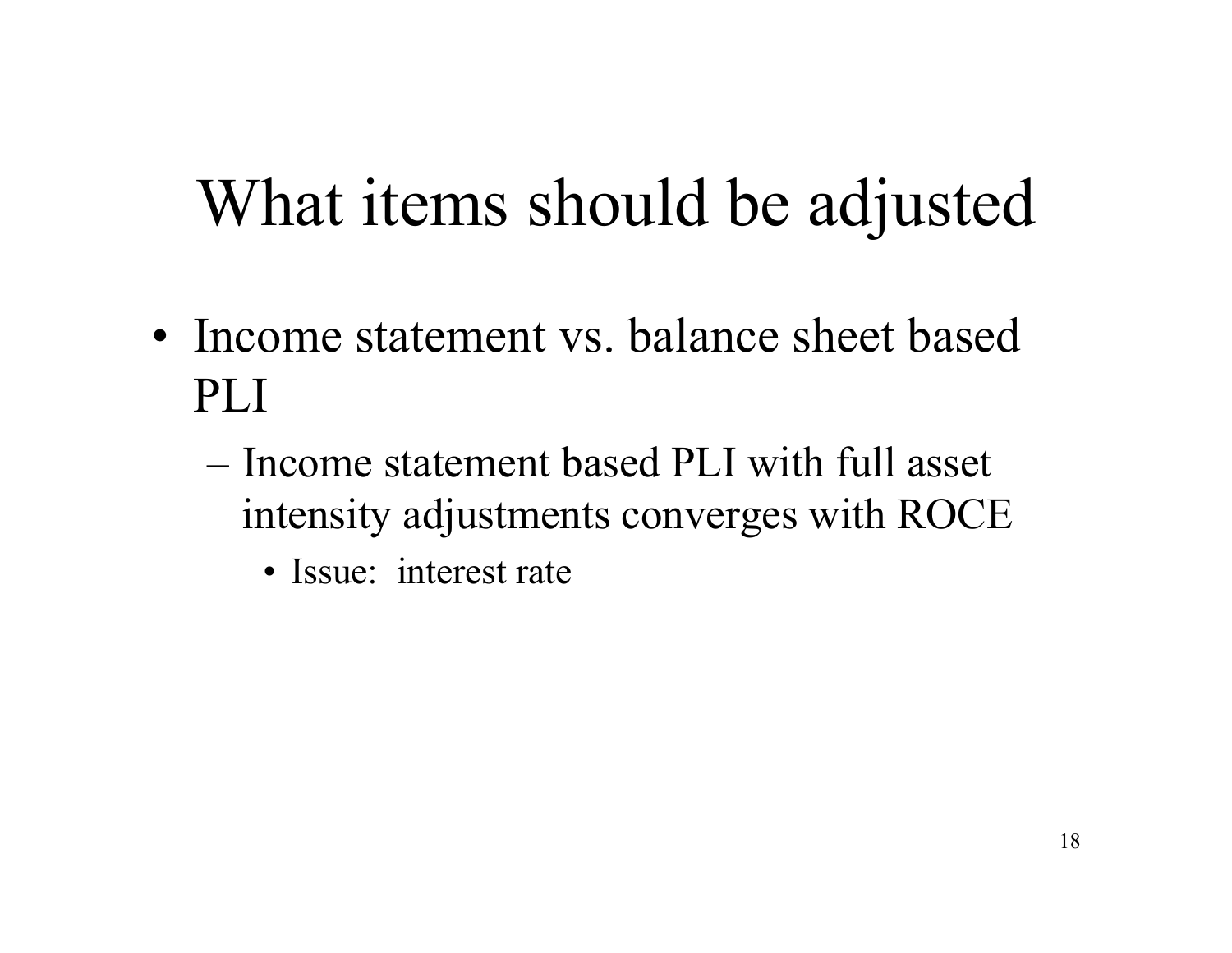- •• Reliability of segmented balance sheet data
- •Fully (or nearly fully) depreciated assets
- Consideration of effect of inflation on PP&E
- •• Seasonality
- •• M&A Activity
- •Past vs. Future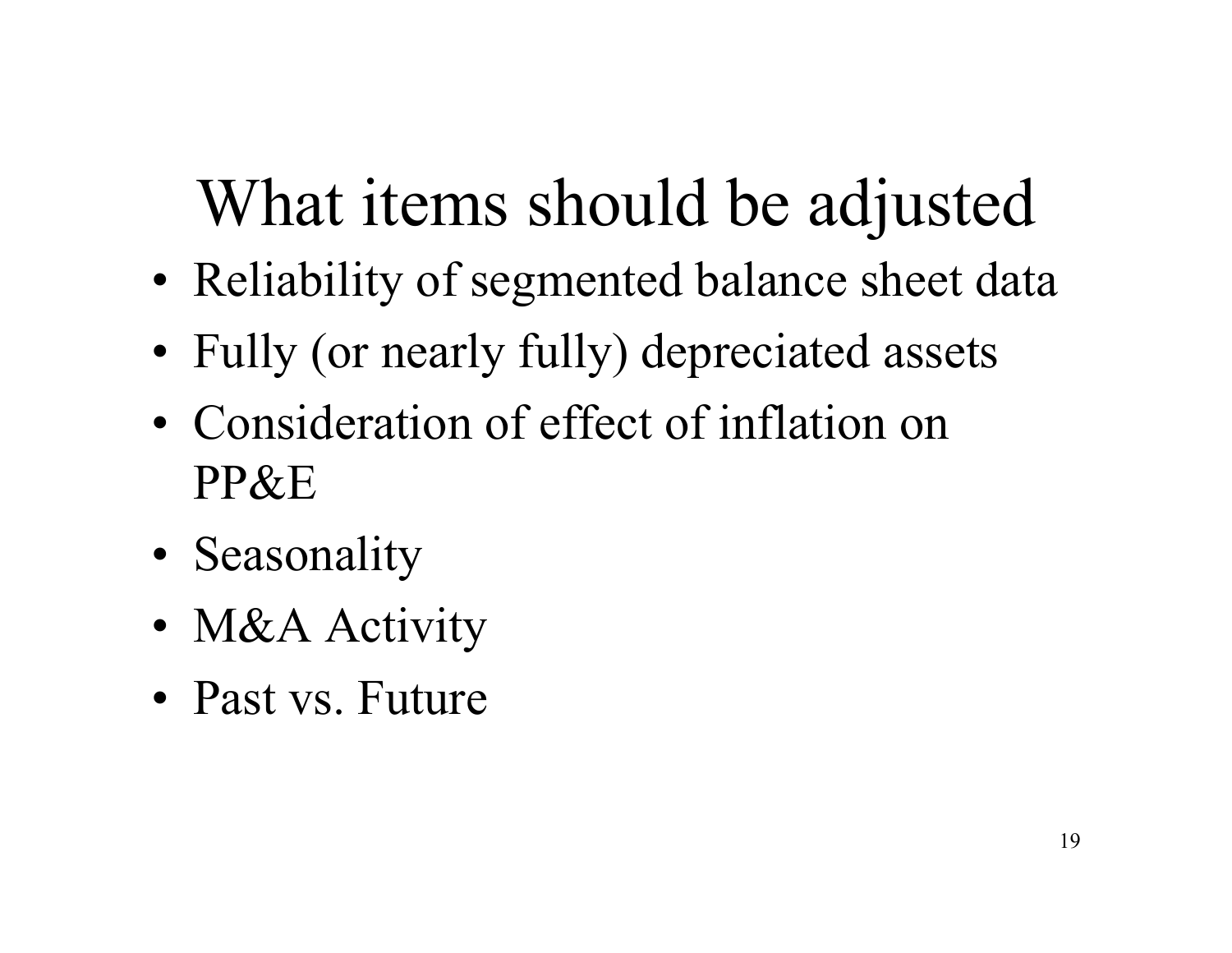- • Magnitude of effect on range
	- Unreliable set of comparables?
	- Unreliable PLI?
- Tested party deviates from industry practices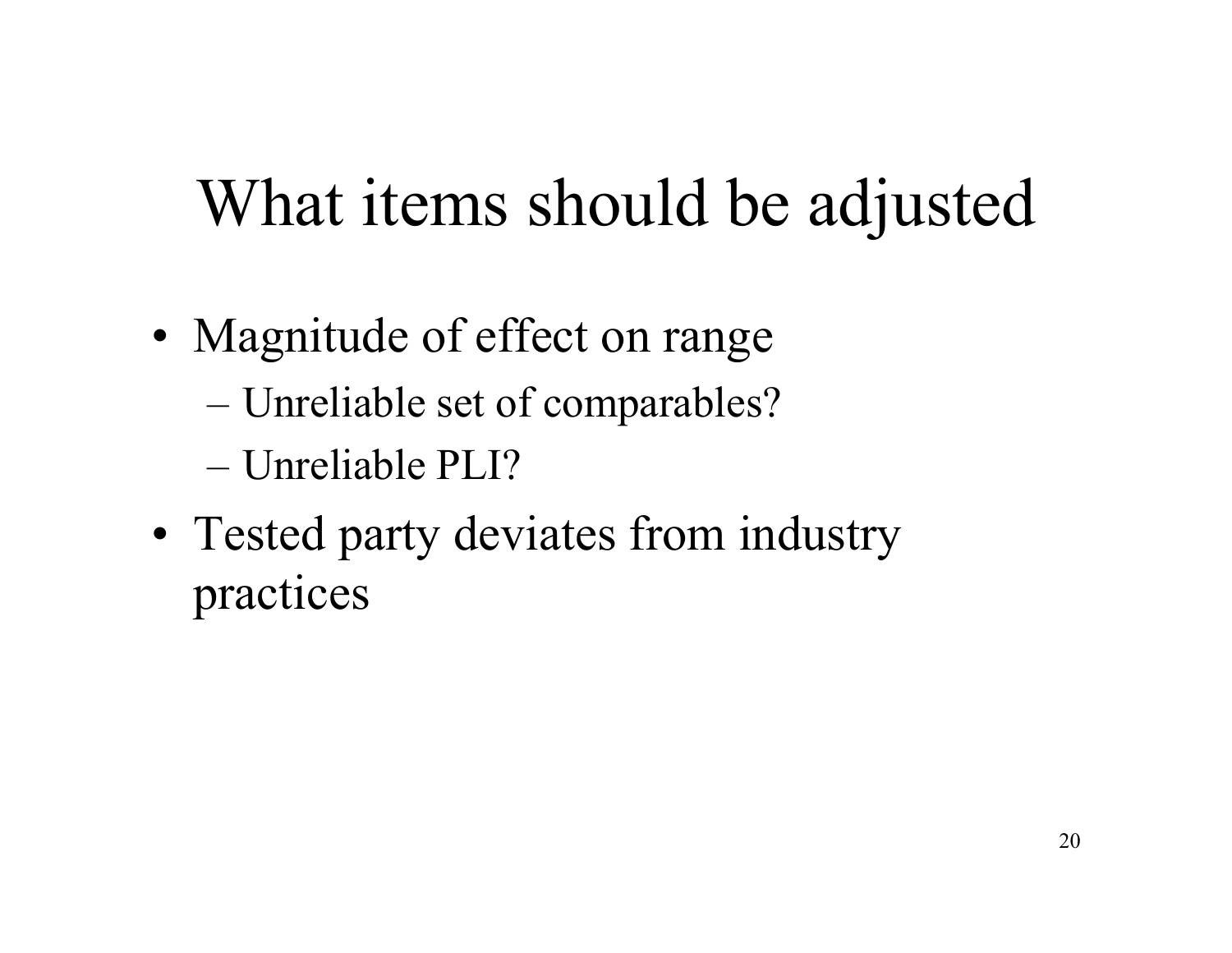- Who to Adjust?
	- Adjust tested party to comparables
	- Adjust comparables to tested party
	- Adjust both tested party and comps to cash
		- Enables use of firm/market specific interest rates
	- Adjust both tested party and comps to median
		- Enables use of firm/market specific interest rates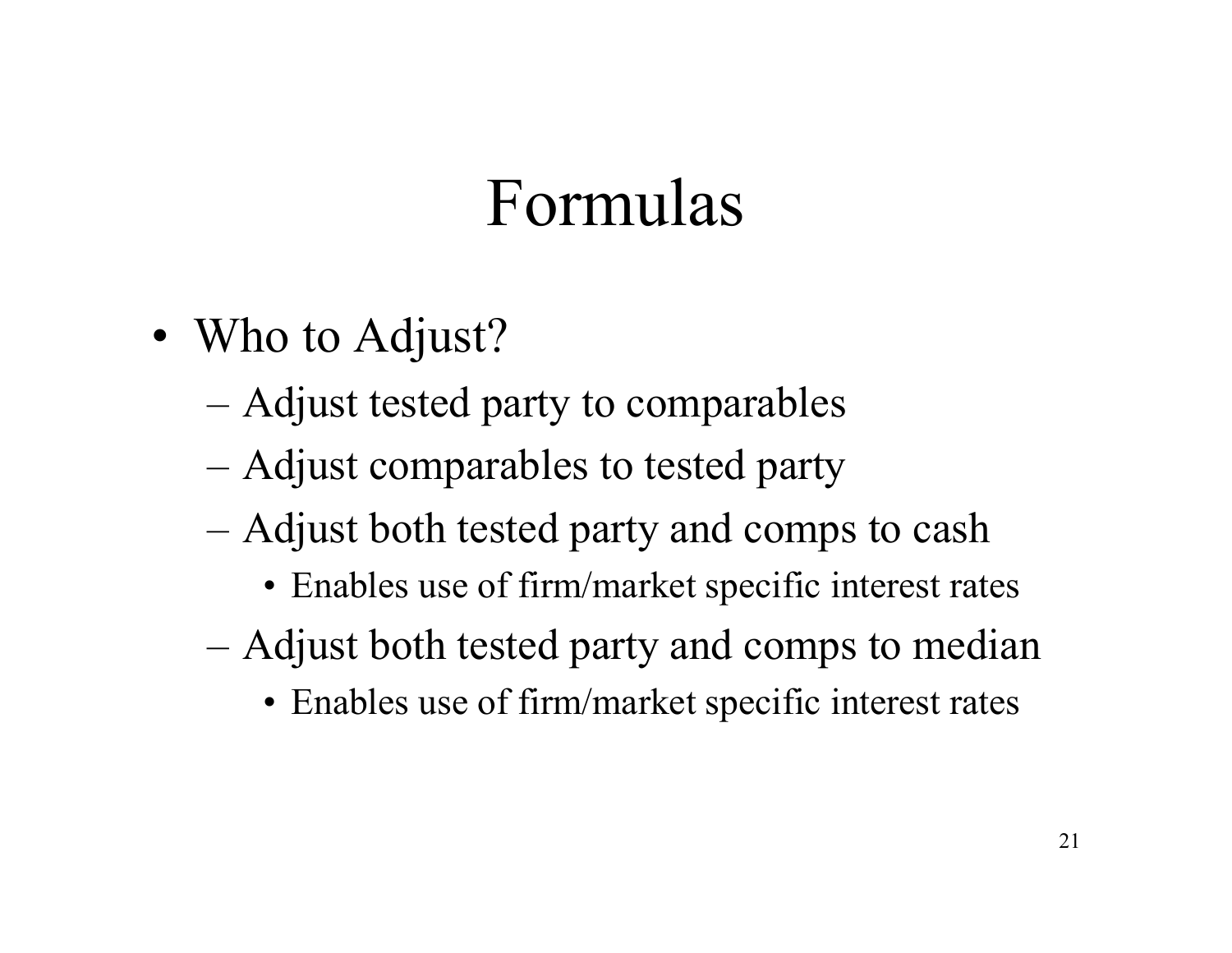- Who to Adjust?
	- See handout, "Who to Adjust: Tested Party, Comparables, or Both"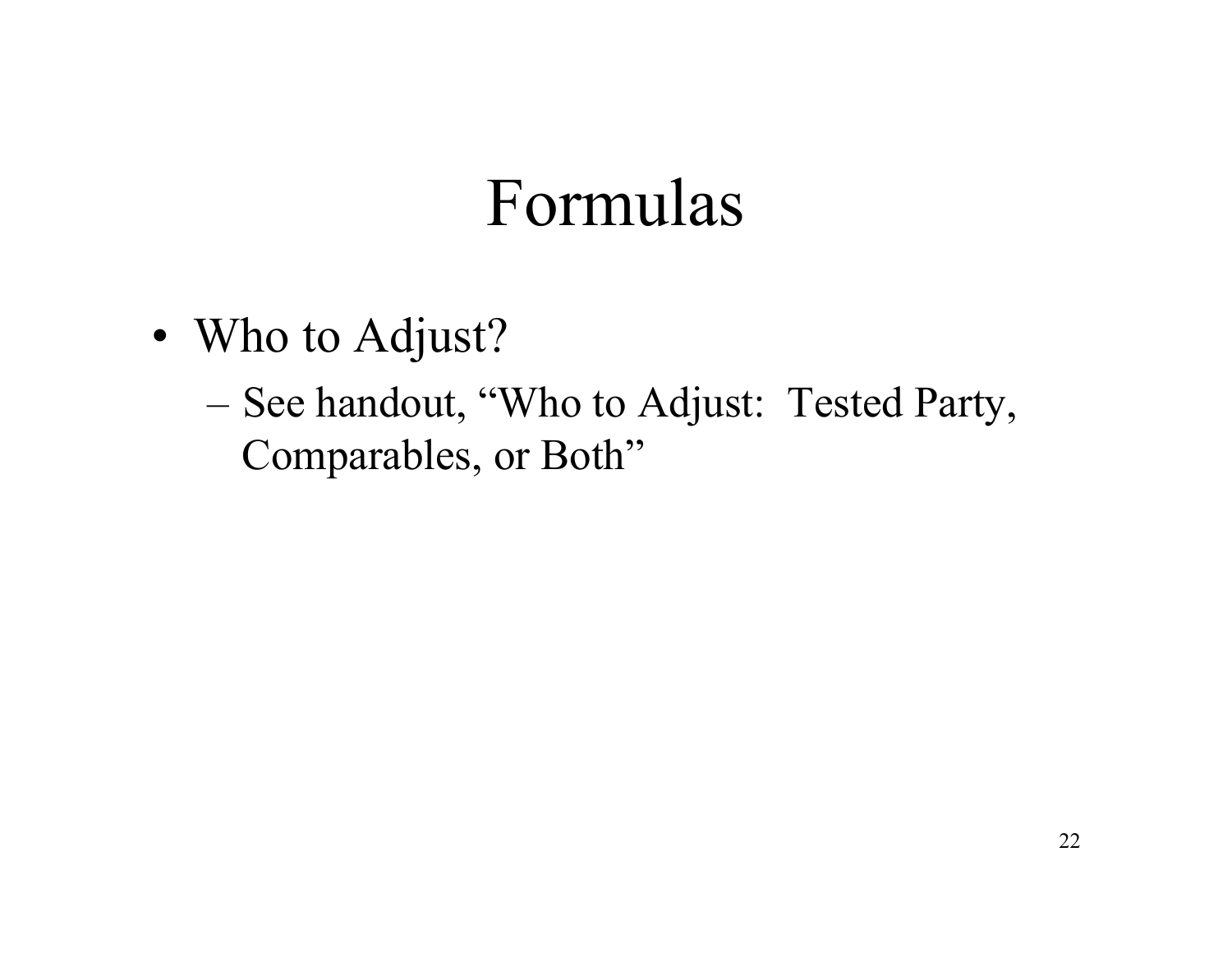# Formulas: Who to Adjust?

- 1.482-5(c)(2)(iv)
	- For assets adjust the comparables
	- For accounts payable adjust both the tested party and the comparables
- 1.482-5(e), Example 5
	- For accounts receivable adjust the comparables
- 1.482-5(e), Example 6
	- For accounts payable adjust both the tested party and the comparables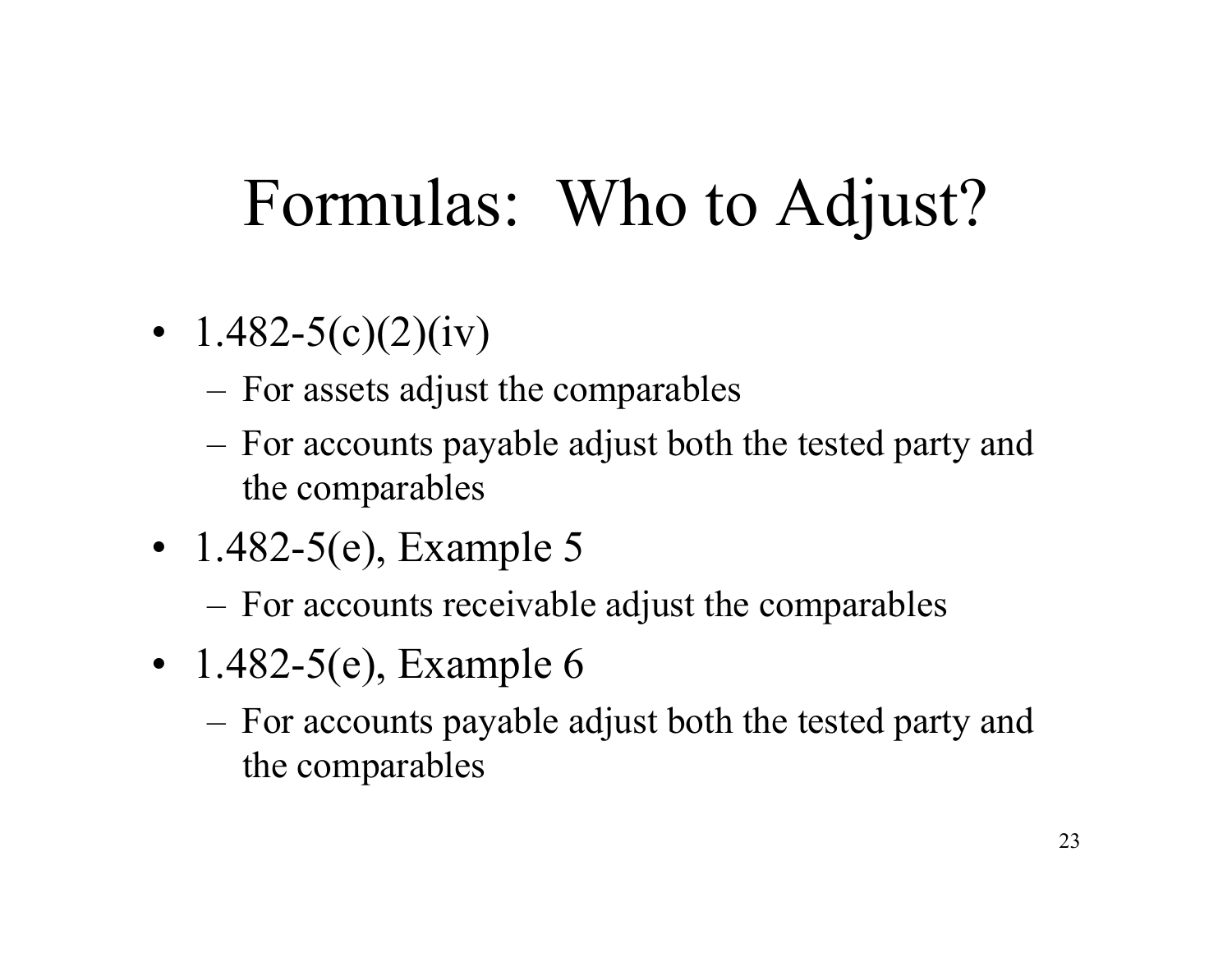- How should asset intensity be measured?
	- Relative to sales? (see 1.482-5(e), Example 5)
	- Relative to related income statement item (e.g., AR to Sales, AP to COGS)?
	- Relative to denominator of PLI?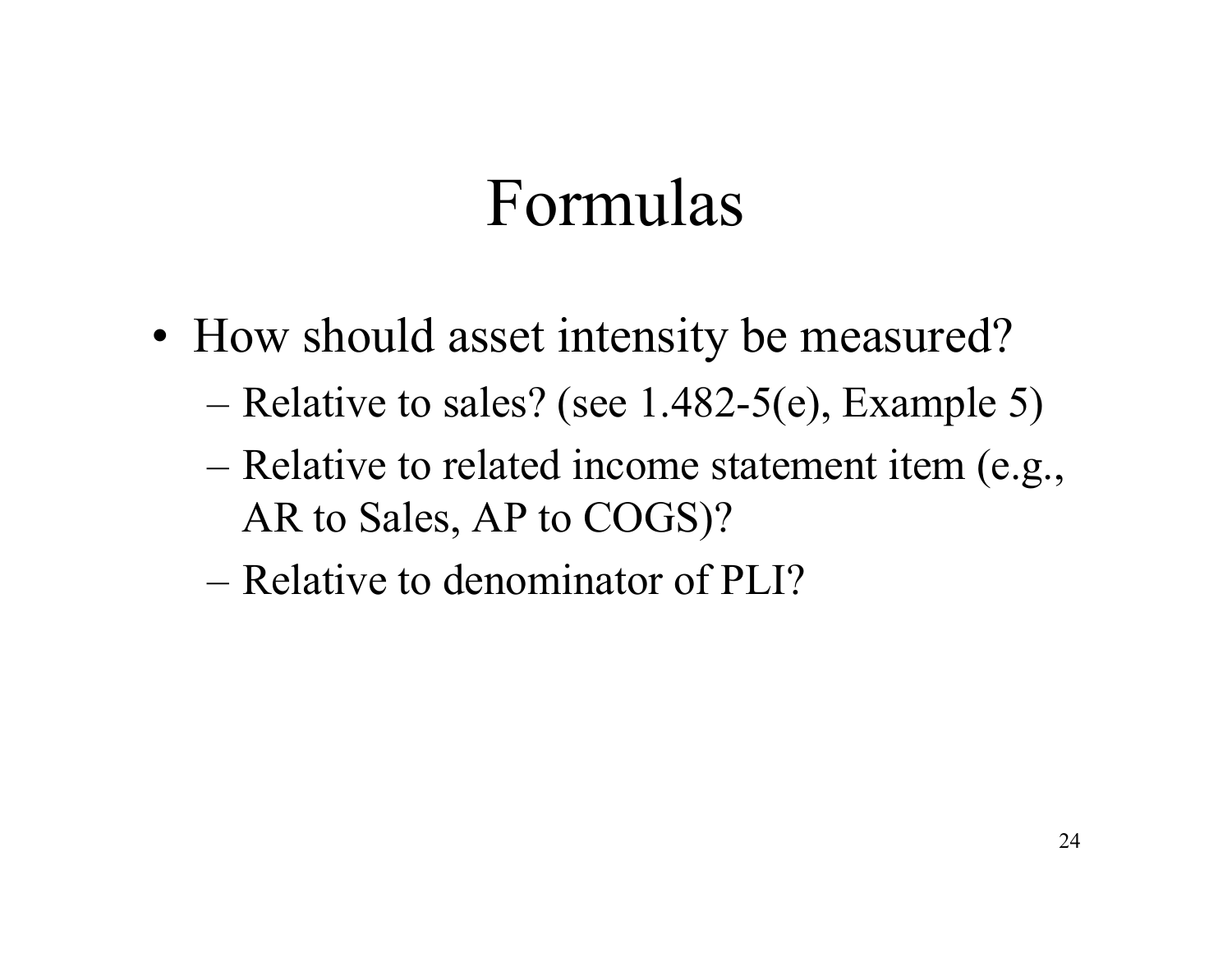- Effect on income statement
	- AR affects Sales
	- AP affects COGS
	- Inventory affects COGS (Sales?)
	- PP&E affects ?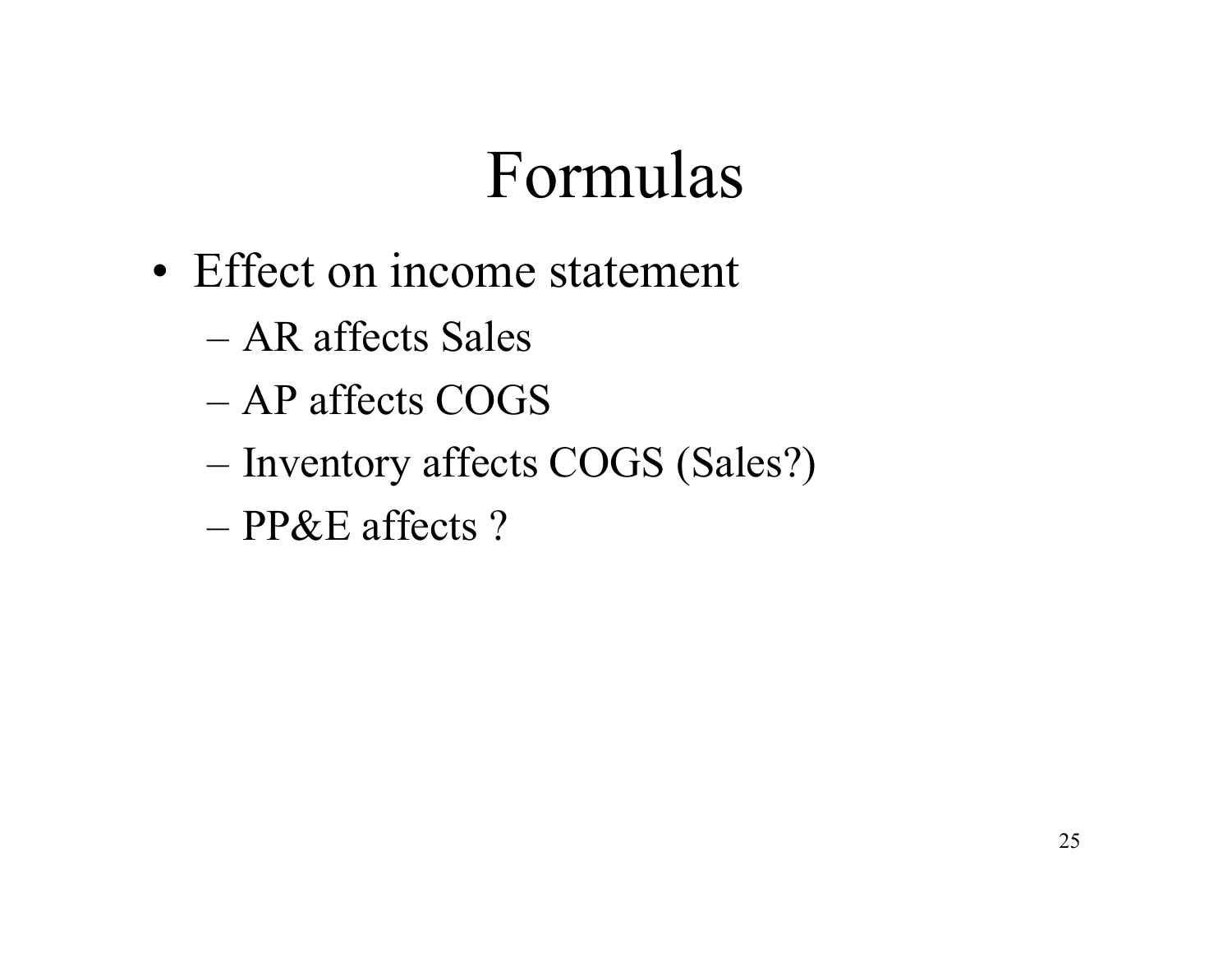- One Step vs. Multi Step
	- One Step: all adjustments feed into one category on income statement
	- One Step: inability to use different interest rates for different categories of assets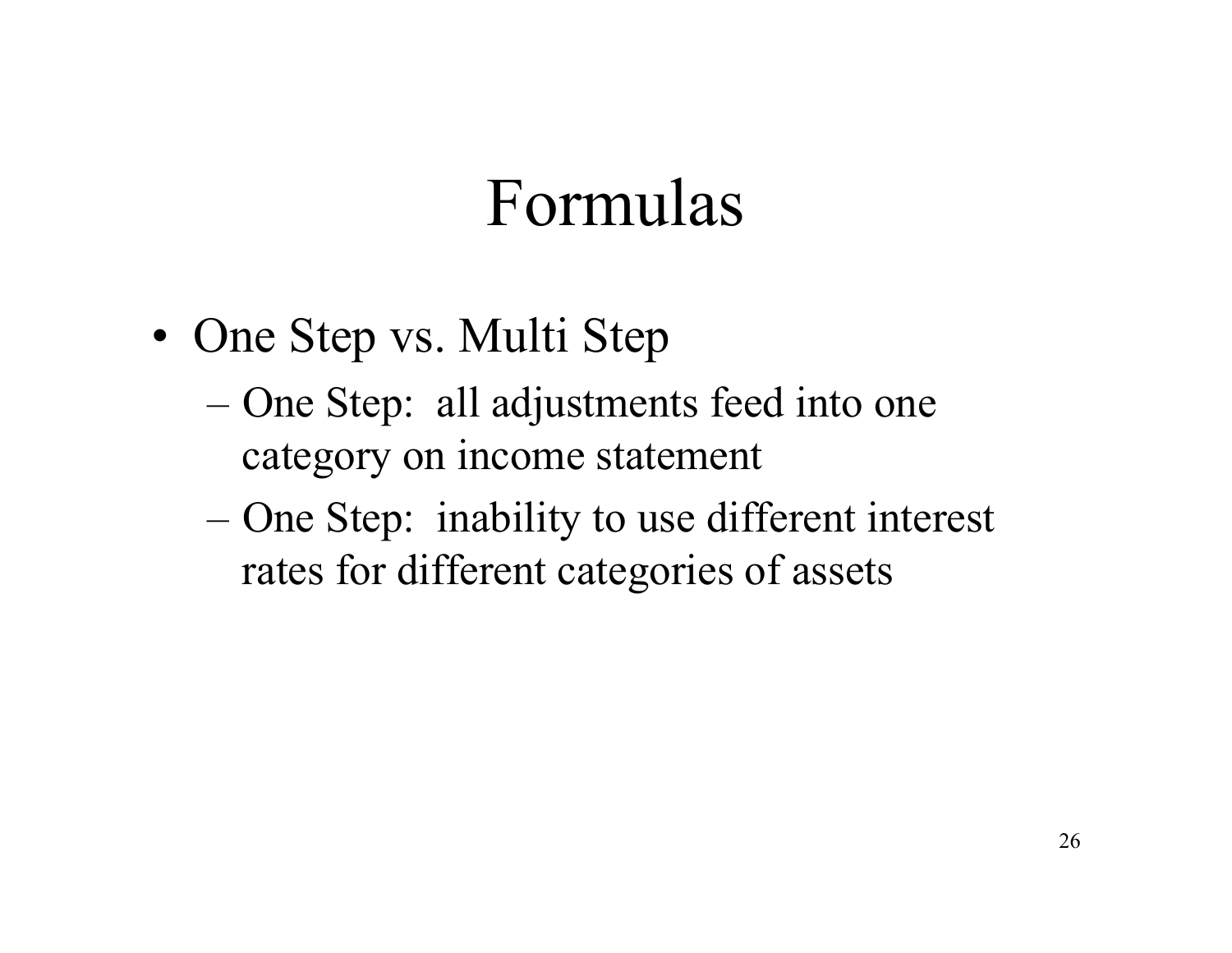- APA (TPTOOL, Annual Report to Congress)
	- –AR, AP, Inventory, (PP&E)
	- $AR = Trade received$
	- Interest rate
		- Discount for AR, AP
		- Holding period adjustment
		- Different rates for PP&E permitted
	- –Use of denominator of PLI to measure intensity
	- –Adjust comparables to tested party
	- – AR affects sales; AP, Inv. affect COGS;PP&E affect operating expenses
- Field Economists Model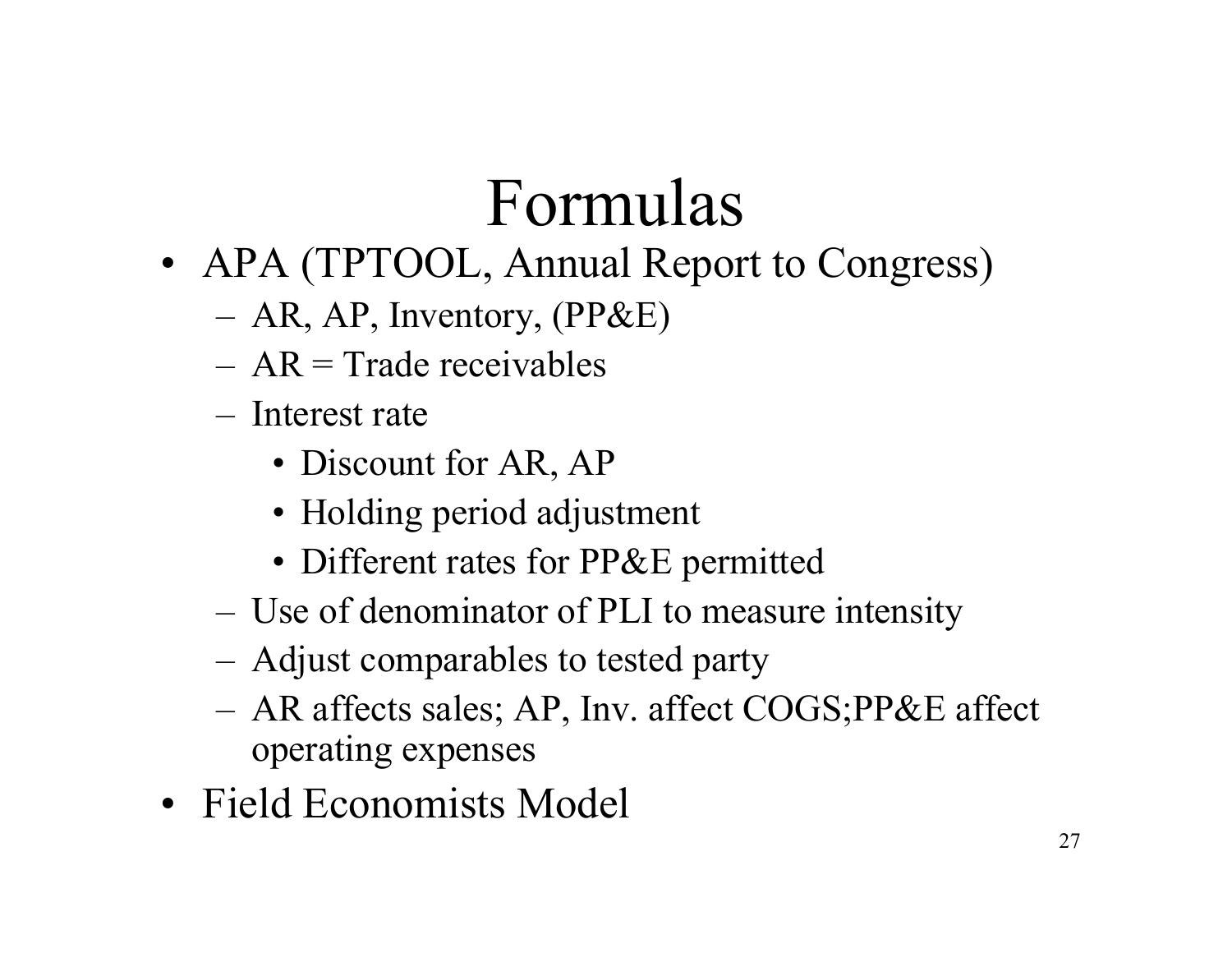- Prime
- WACC
	- Create another area of controversy
	- –CAPM vs. APT
- Commercial Paper
- Bankers Acceptance
- Tested Party's Internal Debt Rate
- AFR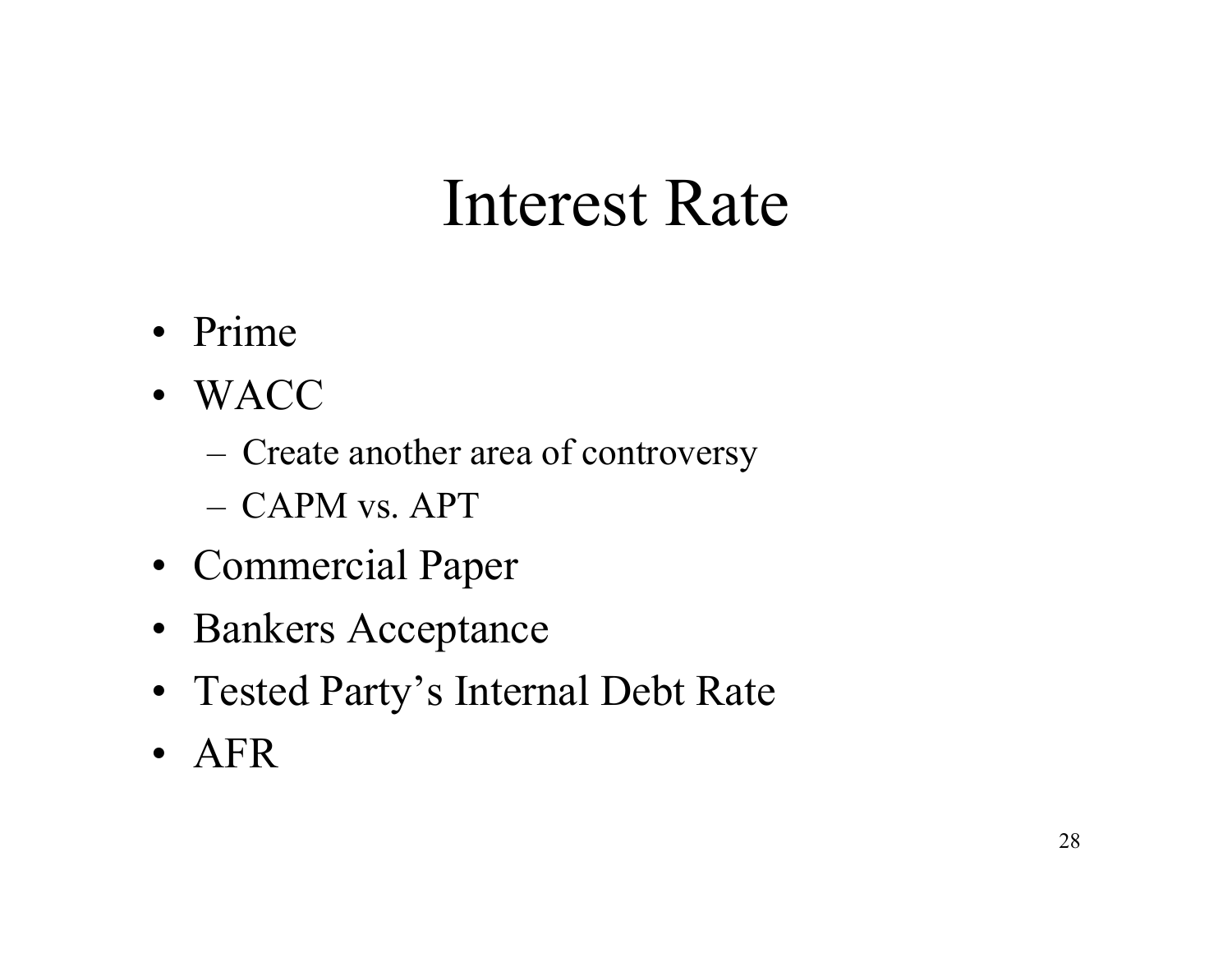•• Different rates for different categories? (risk level, long-term vs. short term)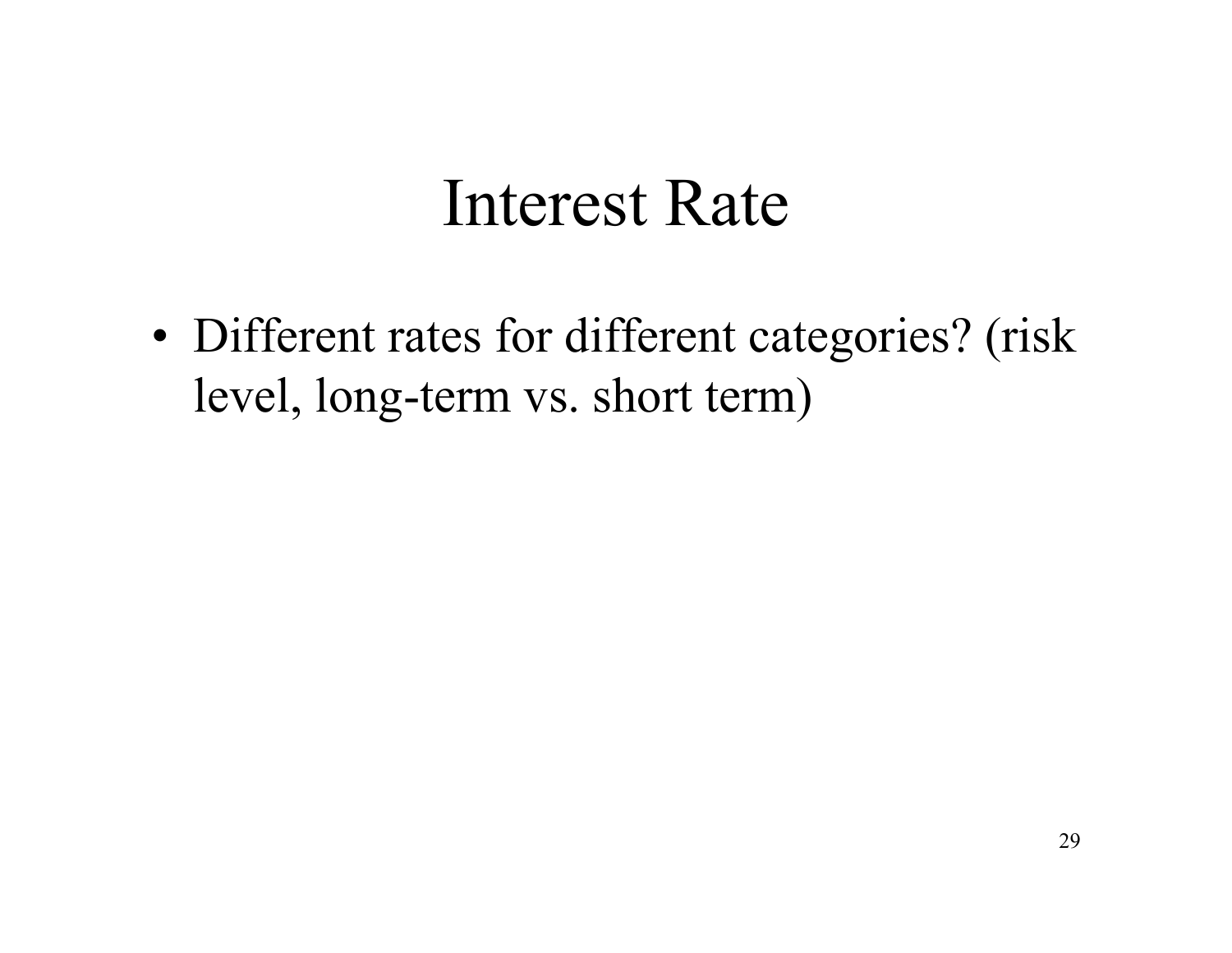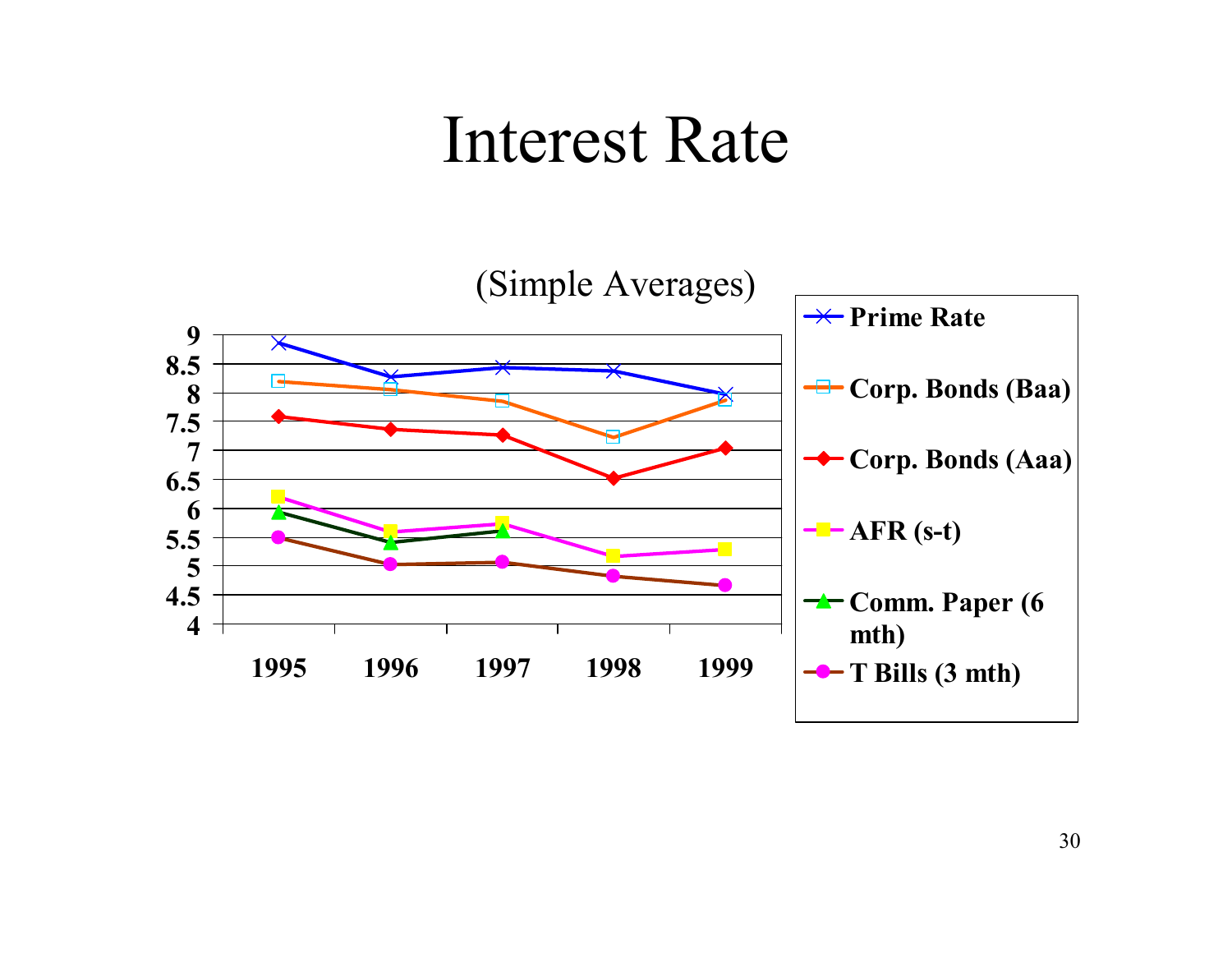•• Discount for AR, AP

– Booked sales contains interest component

- •• Holding period adjustment
- Compounded
- Country specific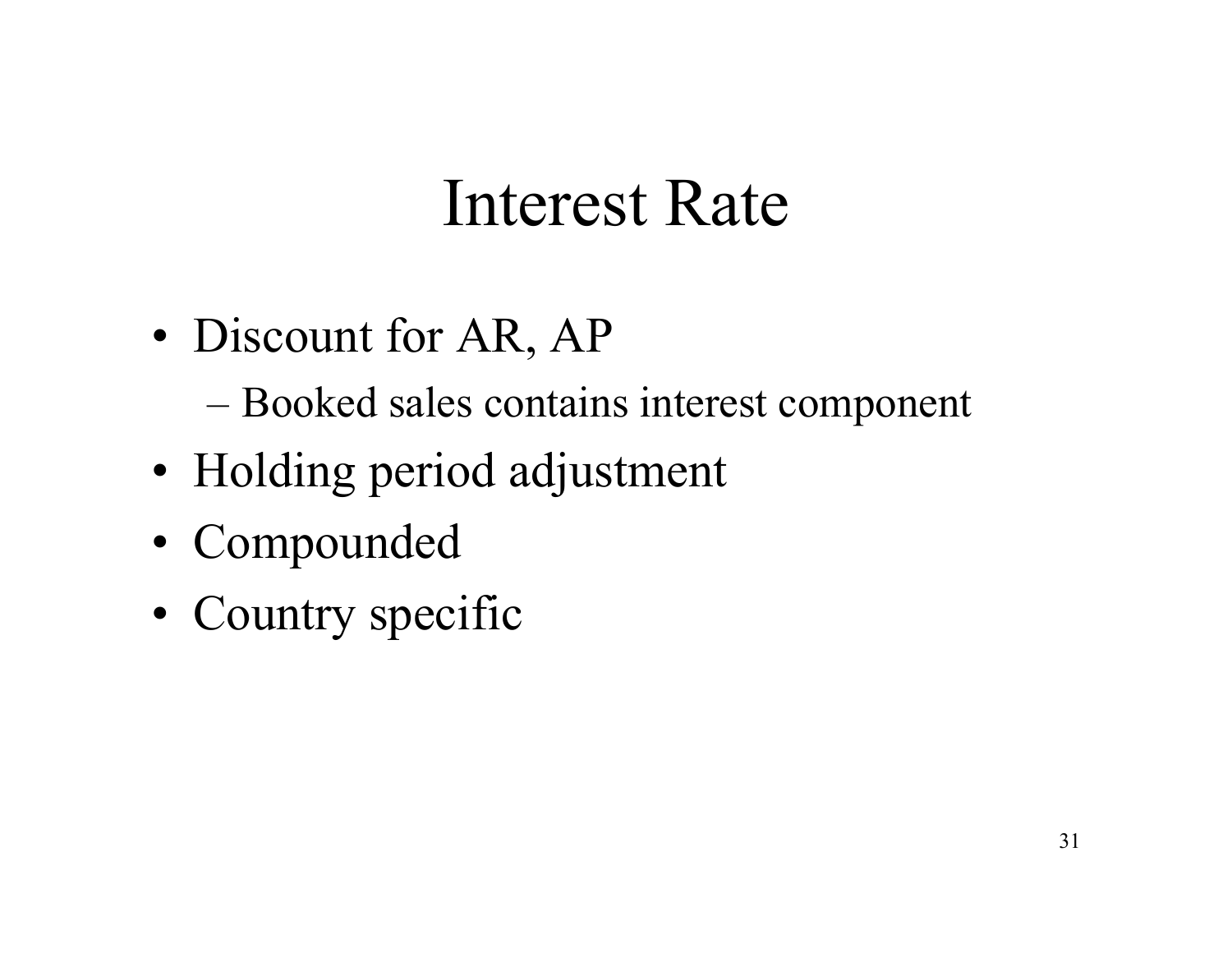# Inventory Valuation Method Adj.

- •• Places companies on a FIFO basis
- •Affects both Inventory and COGS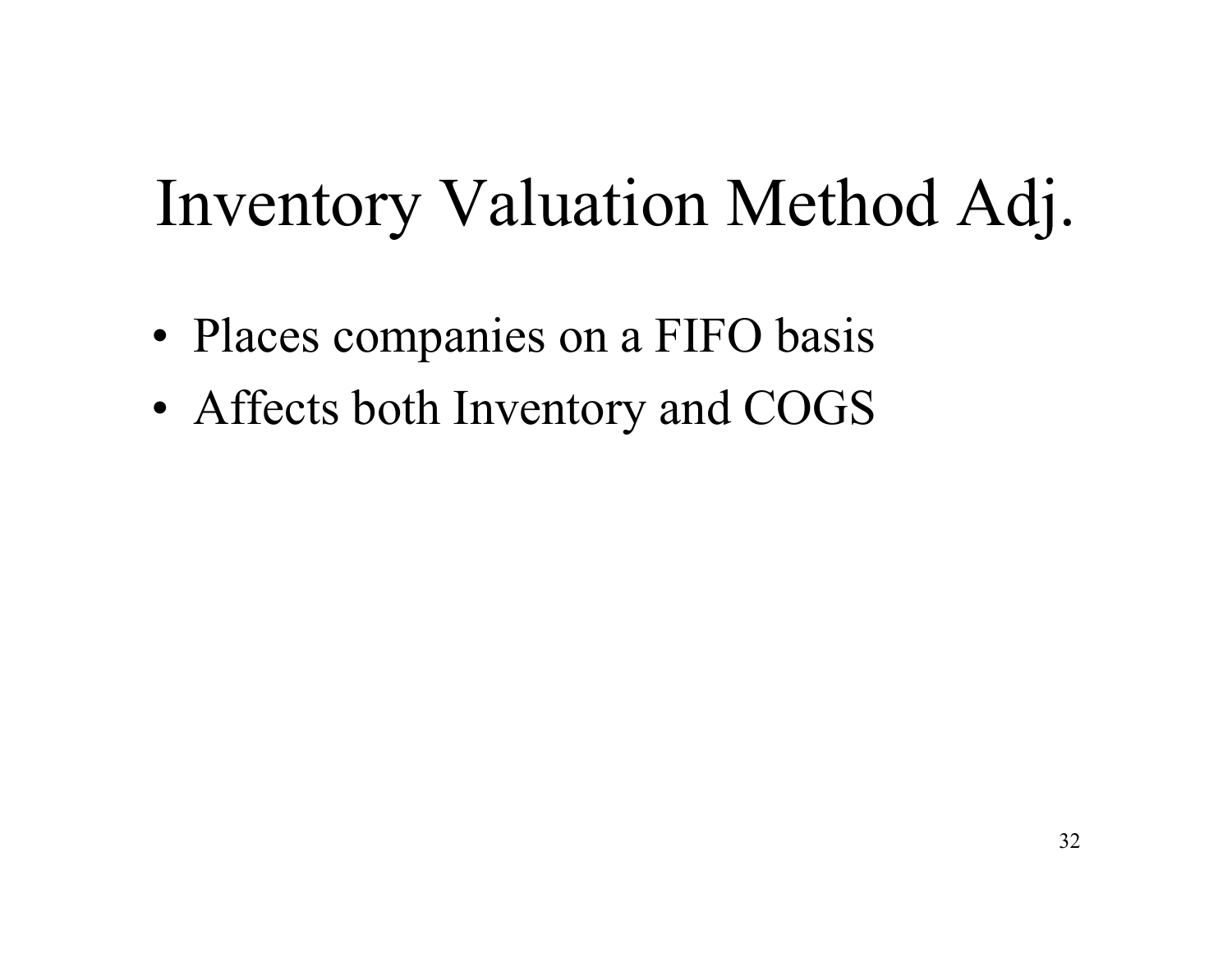# Inventory Valuation Method Adj.

- $\bullet$  $\text{COGS (FIFO)}_{\text{t}} = \text{COGS (LIFO)}_{\text{t}} + \text{LIFO Reserve}_{\text{t-1}} - \text{LIFO Reserve}_{\text{t}}$
- •Inventory (FIFO)<sub>t</sub>=Inventory(LIFO)<sub>t</sub>+LIFO Reserve<sub>t</sub>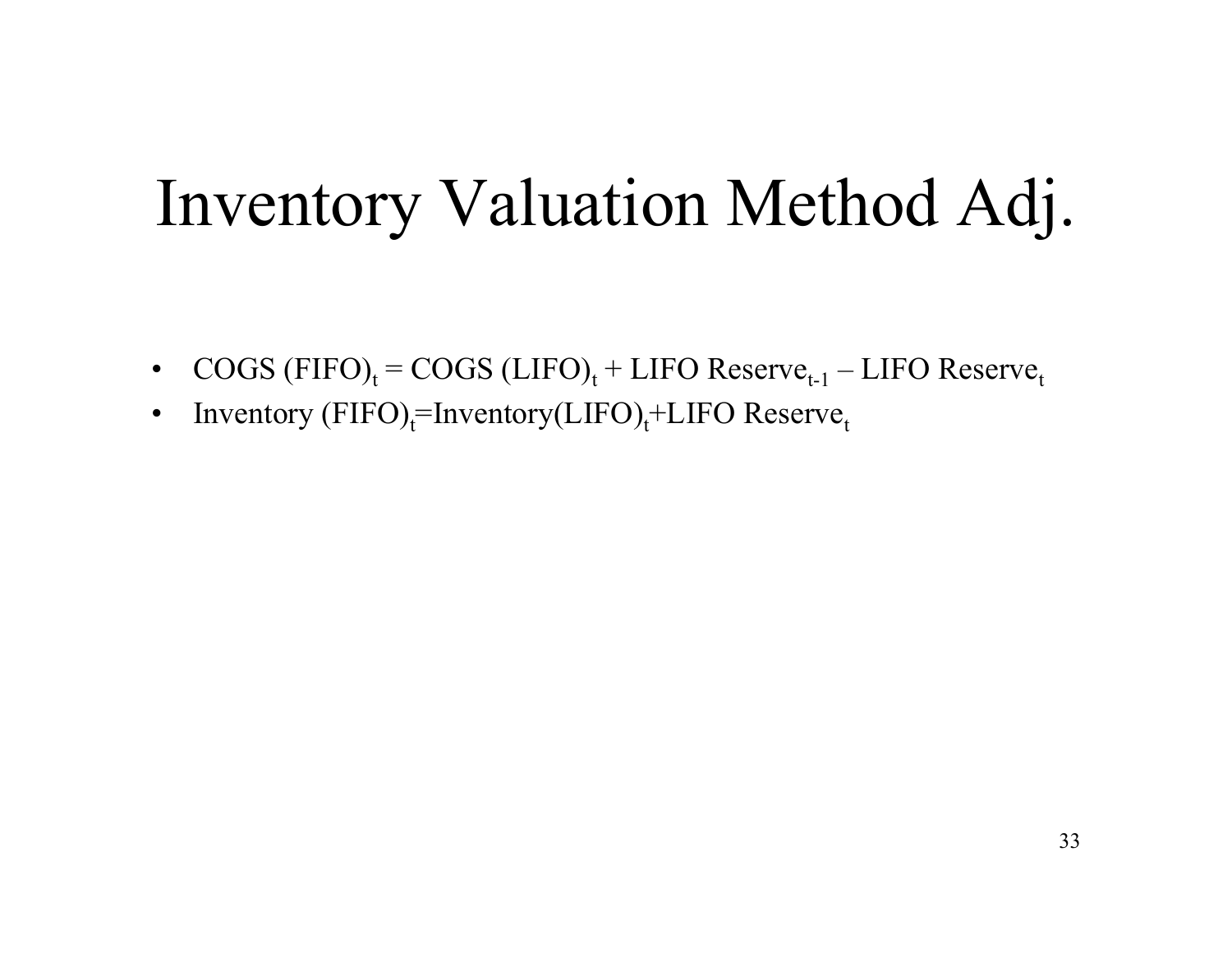# Currency Adjustment

- Types of Currency Risk
	- $-$  Transactional
	- –Translational
	- Operational/Economic
		- Is it appropriate for distributor to share in the risk?
			- Does the distributor have financial capacity to fund losses?
			- Is a collar appropriate?
			- Pass-through rates
			- Which transactions would adjustment apply to?
			- Should operating profit be subject to adjustment?
			- Is there a risk premium for assuming exchange rate risk?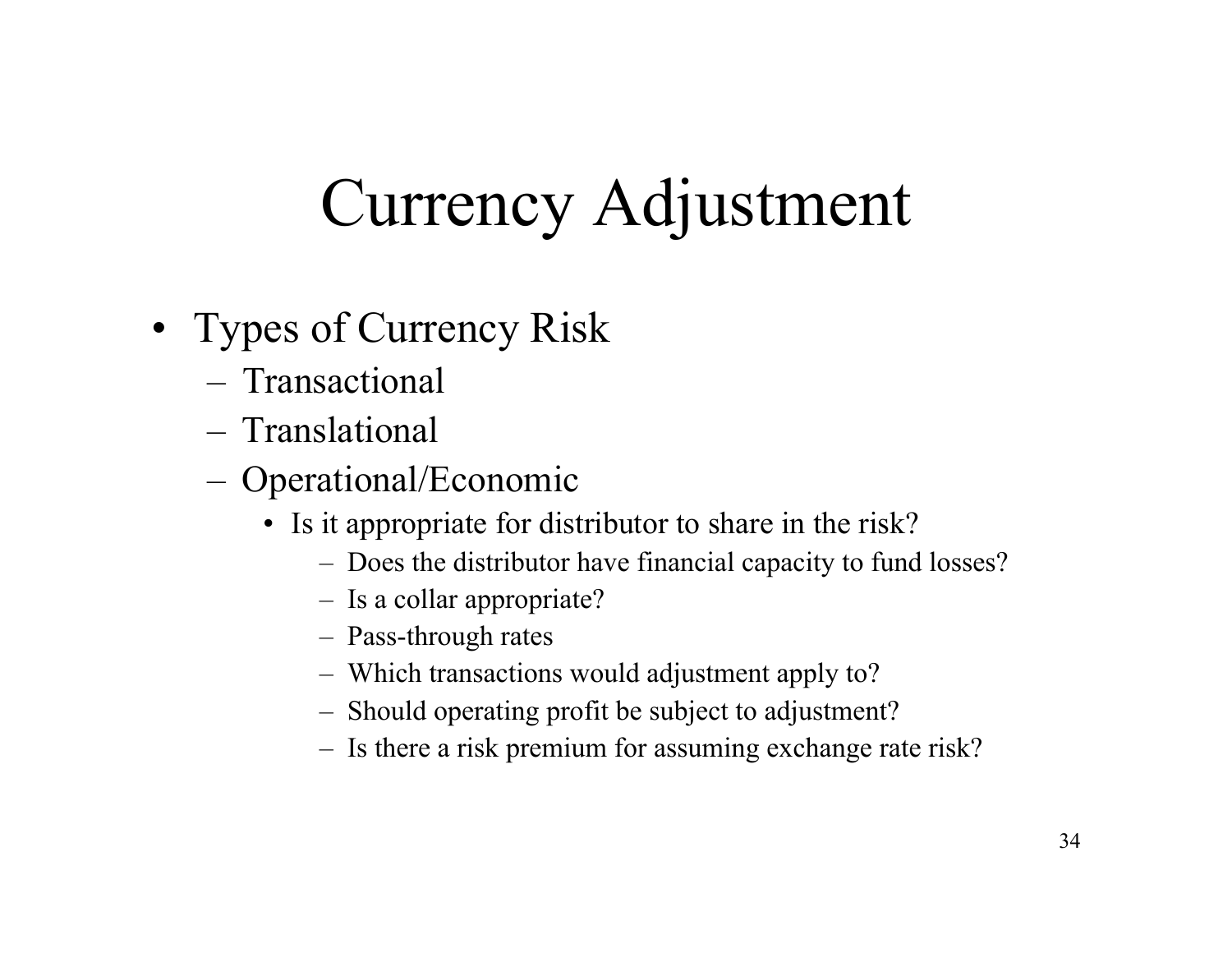# Miscellaneous Adjustments: Modified Resale Price

- •• Operating Expense Adjustment
	- G  $\rm M_{target}\!\!=\!\!(O I_c\!/X_c * X_{tp}\!/S_{tp})+OpEx_{tp}\!/S_{tp}$
	- G  $\rm M_{target}\rm = GM_c + (OpEx_{tp}/S_{tp} - OpEx_c/S_c)$